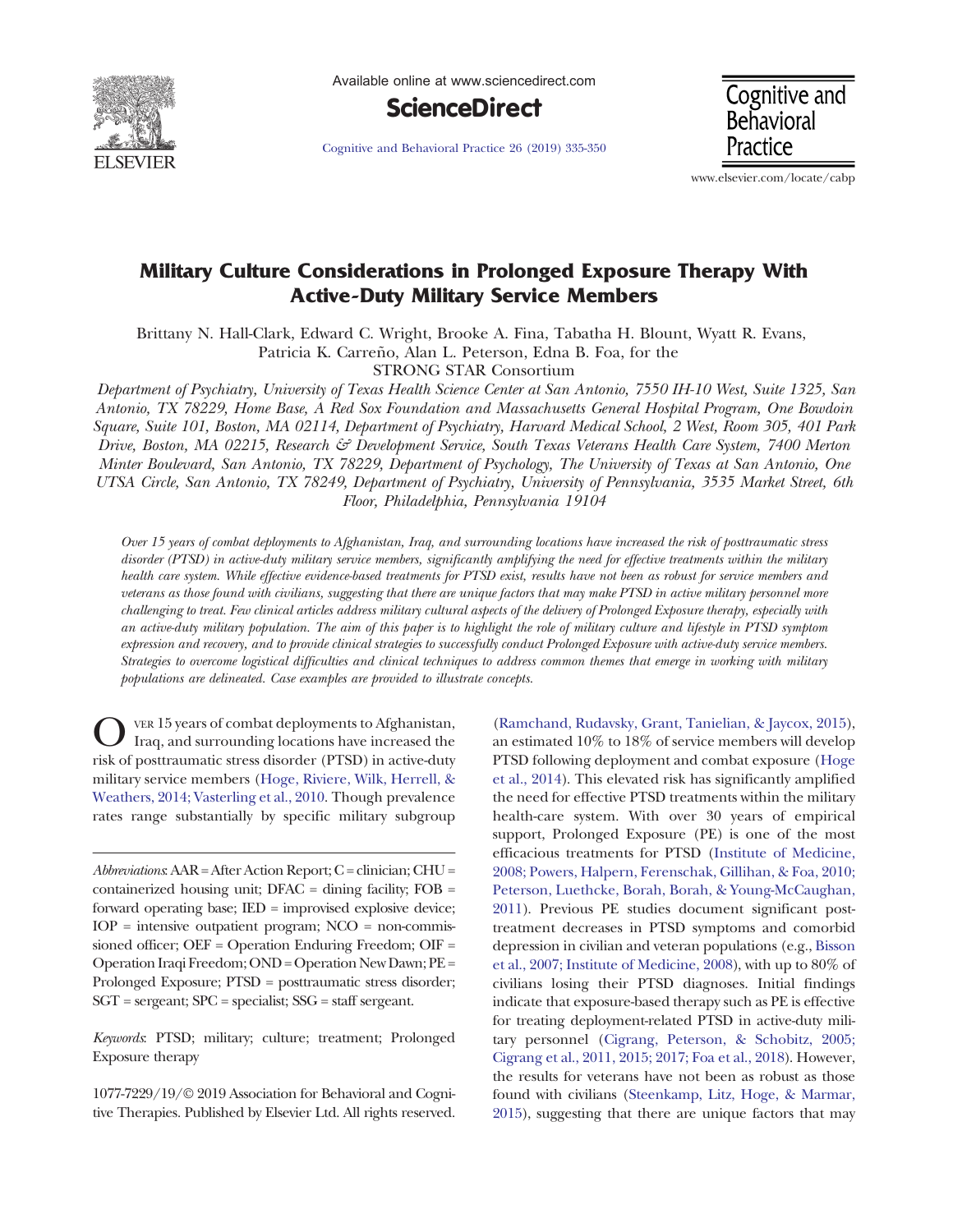make PTSD more challenging to treat among military populations. In order to help optimize PE outcomes for personnel with PTSD, it is essential to provide treatment that is congruent with military culture.

Active-duty service members have particular strengths and contend with unique logistical and cultural challenges that may have an impact on the delivery of PE. Few clinical articles address military cultural aspects of the delivery of PE, especially with an active-duty military population [\(Blount,](#page-14-0) [Cigrang, Foa, Ford, & Peterson, 2014; Fina, Wright, Lichner,](#page-14-0) [Borah, Foa, for the STRONG STAR Consortium, 2014;](#page-14-0) [Peterson, Foa, & Riggs, 2011](#page-14-0)). This paper addresses both challenges in turn. The paper begins with an overview of Army culture ([Meyer, McCarroll, & Ursano, 2017\)](#page-14-0) highlighting core values, guiding principles, and tenets that are likely to influence treatment. Next, logistical obstacles that military personnel face when seeking evidence-based care for PTSD are identified and ways that clinicians can help overcome these barriers are discussed. The second half of the paper highlights the role of military culture in PTSD symptom expression and recovery and provides clinical strategies for successfully addressing military-related themes in PE. Many of these observations and recommendations are derived from the authors' first-hand experiences treating deployment-related PTSD in active-duty service members. Collectively, the authors have treated and provided consultation on hundreds of PTSD cases using PE with military personnel. Several of the authors served as research therapists for the largest randomized clinical trial of deployment-related PE to date under the direction of Drs. Alan Peterson and Edna Foa and the South Texas Organizational Network Guiding Studies of Trauma and Resilience (STRONG STAR) Consortium. Importantly, this paper focuses on active-duty military personnel with post-9/ 11 deployment-related trauma, including those who have served in Operations Enduring Freedom, Iraqi Freedom, and New Dawn (OEF/OIF/OND). The clinical experiences of the authors are primarily with active-duty U.S. Army personnel, and clinical examples will focus on the Army. While these principles may be applicable to military personnel from other branches, it is important to note that there are cultural distinctions between branches of military service that should be considered. For further reference about characteristics of military culture, readers are directed to a recently published book titled U.S. Army Culture: An Introduction for Behavioral Health Researchers ([Meyer et al.,](#page-14-0) [2017\)](#page-14-0) and the Center for Deployment Psychology website [\(http://deploymentpsych.org\)](http://deploymentpsych.org).

### Overview of Standard PE

PE is typically delivered in 8 to 15 treatment sessions lasting 90 minutes each and consists of four primary interventions: (a) in vivo exposure, and (b) imaginal

exposure followed by processing of the experience, (c) psychoeducation, (d) breathing retraining [\(Foa, Hem](#page-14-0)[bree, & Rothbaum, 2007](#page-14-0)). The goals of PE are to help patients emotionally process their traumatic experiences to correct inaccurate cognitions that are maintaining their symptoms, and modify behavior to overcome avoidance and reengage with life activities. Session 1 involves a presentation of the rationale for the efficacy of PE with PTSD, an interview on the index trauma, and a breathing retraining exercise. Session 2 focuses on psychoeducation about common reactions of trauma and begins the in vivo hierarchy and exposure. Session 3 introduces imaginal exposure to the trauma memory and processing of the experience. Sessions 4 and beyond involve review of in vivo exposure and imaginal exposure homework, a 30- to 45-minute imaginal exposure followed by processing, and the assignment of additional homework. In the final session, the patient's progress is examined, relapse prevention strategies are reviewed, and plans for further improvement or maintenance are discussed. All sessions are audiotaped to facilitate between-session exposure and processing. In vivo and imaginal exposure exercises are assigned as homework assignments. For a more extensive review of PE see the published manual [\(Foa et al., 2007](#page-14-0)).

### Overview of Army Culture

In recent years, there has been increasing recognition of military culture and its potential influence on mental health treatment (e.g. [Litz, 2014; Yamada, Atuel, & Weiss,](#page-14-0) [2013](#page-14-0)). Each branch of the military upholds a set of core values, guidelines, norms and expectations for behavior that can influence service members' attitudes, beliefs, decisions, and behaviors. For instance, the seven core values of the Army include loyalty, duty, respect, selfless service, honor, integrity, and personal courage ([https://](https://www.army.mil/values) [www.army.mil/values](https://www.army.mil/values)/; [Meyer et al., 2017](#page-14-0)). Loyalty is pledged to the US Constitution, the Army, one's unit, and other soldiers. Duty refers to fulfilling one's obligations with integrity and as a team. Respect involves treating others with respect and dignity and having respect for one's self. Selfless service encourages soldiers to put the welfare of the United States, the Army, and one's subordinates ahead of one's self. Honor is embodied by living Army values in one's day-to-day life. Integrity involves engaging in moral and legal behaviors. Personal courage is demonstrated by facing fear, danger, or adversity. It is common for soldiers to refer to these core values during treatment, in describing their motivations or how they have felt demoralized in the aftermath of trauma. Understanding that Army core values are a significant part of the culture can help clinicians better conceptualize and connect with their patients. At times, patients may express feelings that they are weak for needing help or fears that others will think less of them for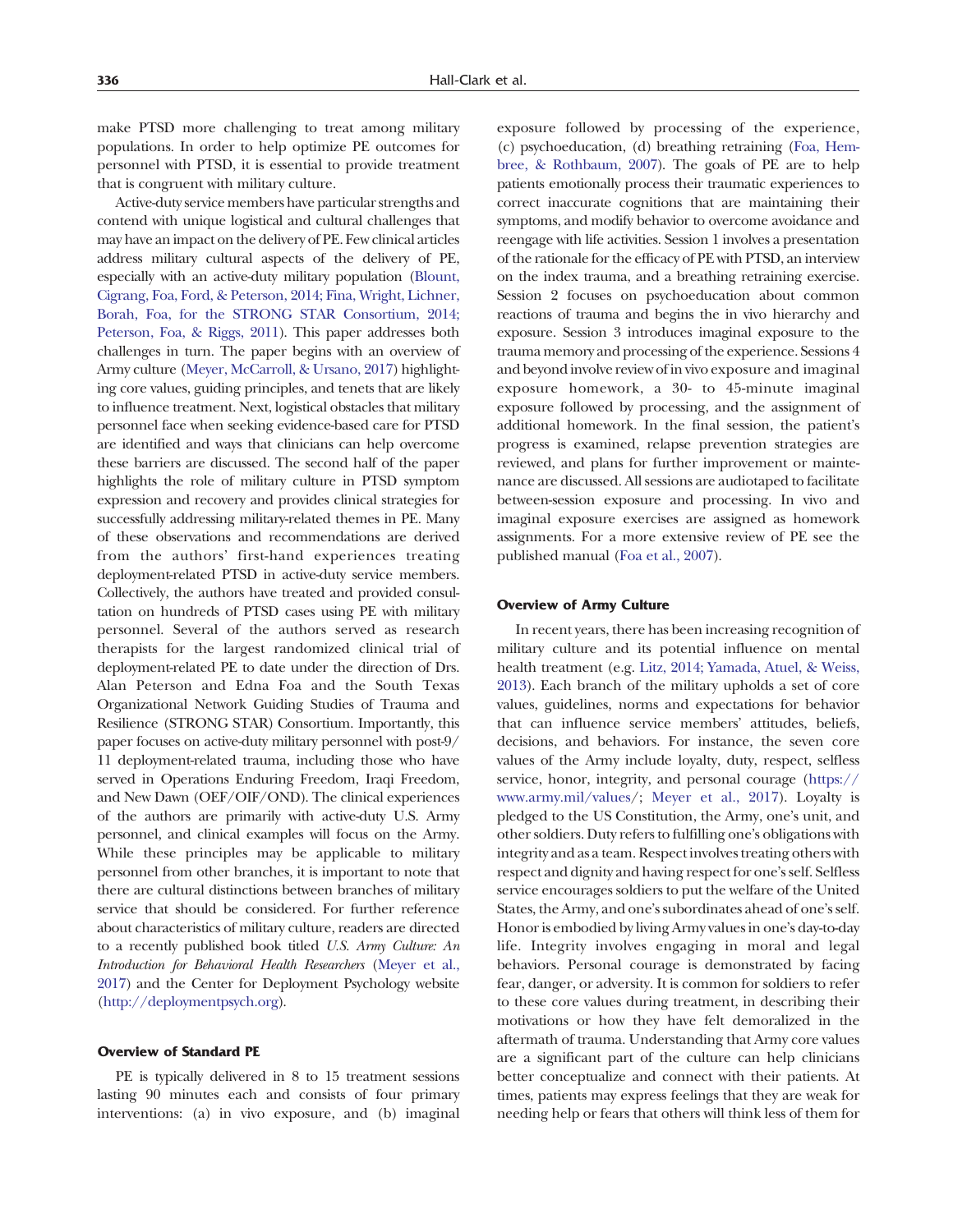going to therapy. In recent years, the Army has made many efforts to improve the prevention, diagnosis and treatment of behavioral health issues ([Landers, 2017](#page-14-0)) and to reduce the stigma of seeking health care, and much programming has been incorporated to encourage soldiers to seek help. For example, routine health screenings such as the Post-Deployment Health Assessment and Reassessment, unit and leadership briefings about suicide prevention and mental health resources, and incorporation of emotional wellness in health and wellness programs have been implemented. However, attitudes towards mental health remain variable and soldiers may encounter leadership that is less than supportive in terms of seeking care or have concerns about how mental health treatment will affect their careers and security clearances. Acknowledging that this stigma exists is important, while emphasizing that seeking treatment is a way to optimize functioning as both a soldier and family member.

Evident in its core values and doctrines, the Army can be described as a collectivistic and interdependent culture, which may contrast with mainstream American culture, which tends to be individualistic. The process of enculturation into the Army redefines one's self-conceptualization from that of an individual to one of a soldier. Army cultural mores are instilled beginning at Basic Combat Training and reinforced throughout the Army career. Those entering the Army are socialized to formal doctrines and oaths that reflect the Army's mission, values, and guiding principles. One such component of military culture is the Army Warrior ethos: "I will always place the mission first, I will never accept defeat, I will never quit, and I will never leave a fallen comrade." An ethos represents defining characteristics of a group that inform the group's beliefs and actions. Military culture values and principles are also instilled through the use of creeds, including the Warrior's Creed, NCO's Creed, Ranger's Creed, and an Army Civilian Corps Creed. Significant events are marked by recitations of oaths and reminders of the promises to serve the nation, the Army, and others.

Military organizations, such as the U.S. Army, are characterized by a hierarchical leadership structure, often referred to as the chain of command. This leadership chain of command is essential for the success of the military, especially during times of military deployments in support of combat operations. To help ensure military units are always deployment ready, adherence to this chain of command is also maintained while the military unit is in garrison in nondeployed settings. Leadership responsibilities include maintaining accountability of one's subordinates and having an awareness of their whereabouts. This hierarchical arrangement goes beyond the typical workplace role of a manager and extends to service members' personal lives and decision-making. Personal discipline and attention to details are highly enforced—even when the stakes may appear to be low. This practice helps ensure that these behaviors will hold

up under incredibly stressful situations, such as military combat deployments.

In addition to the philosophical and organizational tenets that underlie Army culture, it is essential for clinicians to be familiar with these work ethics and work demands soldiers experience. Many service members work long duty hours, which can interfere with engaging consistently in treatment. Work schedules depend on several factors, including military occupational specialty (MOS), rank, and current mission demands (e.g., operation tempo or OPTEMPO). Military personnel often begin their days with physical training (PT) and formations at 0600 or earlier, and may work until 1900 or later. Furthermore, service members may get tasked with staff duties such as "charge of quarters" or"CQ,"which is a 24-hour shift to serve as the primary point of contact for personnel residing in military barracks. In addition, permanent changes in station, temporary duty assignments, field exercises, and deployments can also disrupt treatment engagement and completion.

## Setting the Stage for Successful PE With Military Personnel

Full participation in standard outpatient PE treatment requires that patients dedicate up to 12 hours per week to complete the 90-minute therapy session and the additional homework assignments (see Appendix A). Unique demands of a military work schedule may legitimately make treatment attendance and homework completion difficult. Personal and family time expectations can compound the challenge. Failure to complete regular imaginal and in vivo exposures between sessions lowers the dose of treatment received, which in turn can decrease treatment effectiveness. The following section presents strategies to address these challenges to maximize treatment adherence and odds for success.

### Reducing Obstacles Through Careful Homework **Scheduling**

One strategy to overcome scheduling obstacles is to spend time during treatment sessions to explicitly and collaboratively plan for when the service member can complete homework assignments. Addressing time limitations and competing priorities in Session 1, while discussing the importance of homework assignments, can help set service member expectations about treatment and anticipate barriers. In addition to external demands, service members may also experience internal conflicts relating to work demands or feeling selfish because they are seeking treatment instead of being with their fellow soldiers. Keeping in mind military values and realistic limitations, therapists can emphasize how fully participating in treatment will facilitate their ability to serve their comrades and their families. The use of military-relevant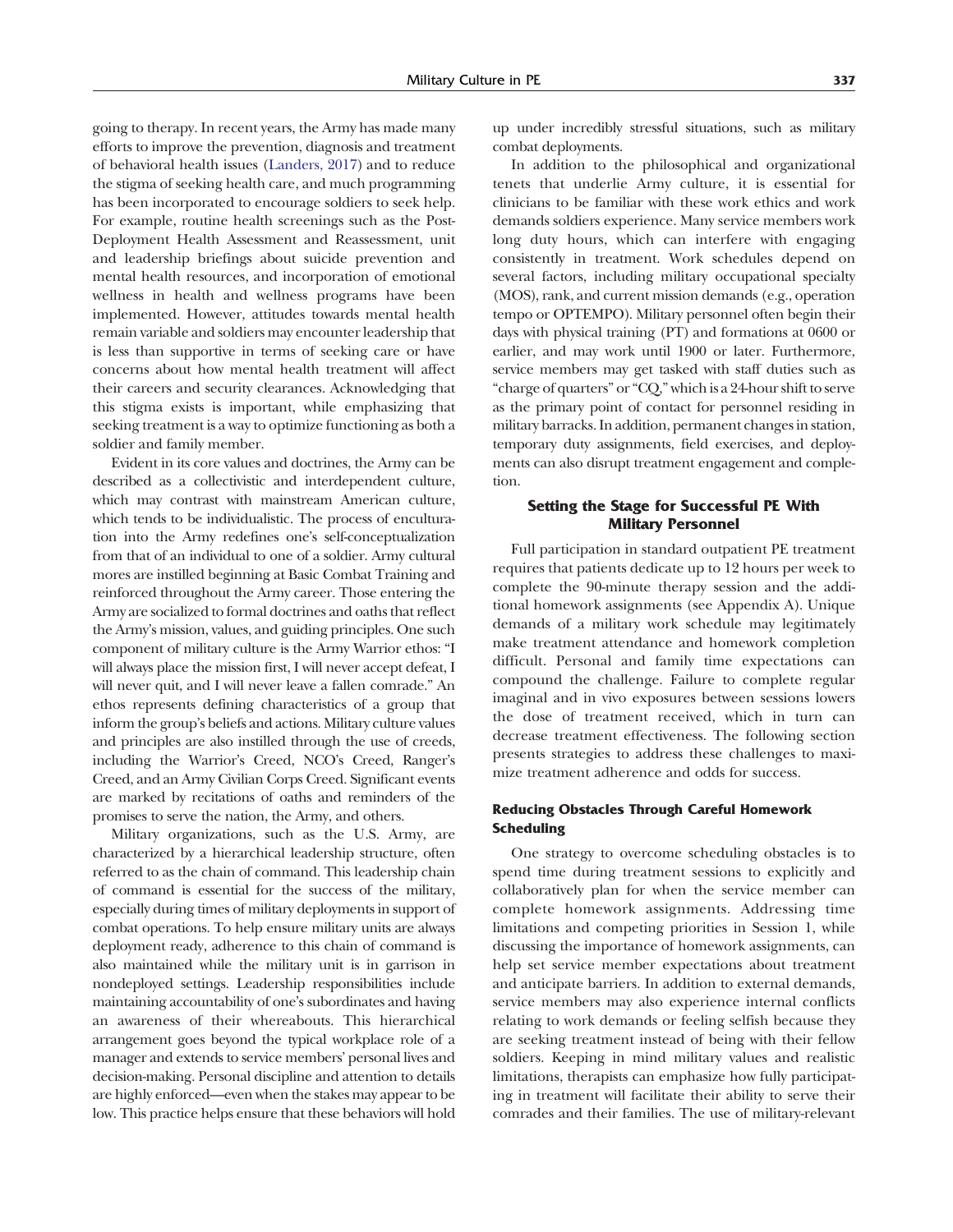analogies may be used to build rapport and draw parallels between treatment and military training to bolster the rationale and importance of homework completion in PE. Using the example of field training, therapists can emphasize the importance of consistent practice and high frequency of repetition required in PE. Field training consists of practicing realistic situations that a unit may face while deployed. These exercises are planned out and are completed in a limited timeframe to enhance in-the-moment decision making during battle. Typically, field training occurs on consecutive days, with a goal of developing specific battle-ready skills by the end. Additionally, the lack of field training would leave a service member without the necessary skills. Thus, both the planning and the example of field training can be applied to in vivo exposure to facilitate the acquisition of new skills.

Another strategy to reduce obstacles with homework is to describe the daily completion of in vivo and imaginal exposure as a minimum "dose" for effective treatment. Like antibiotics, the effect of the treatment may be limited unless the entire prescription is completed. While an incomplete dose of antibiotics may even be harmful in that a targeted illness may return, an incomplete dose of PE may leave patients feeling incompetent or concluding prematurely that treatment was not effective. Thus, encouraging consistency is a key component in homework implementation. Therapists can encourage military personnel to bring their appointment planners to session and schedule specific dates and times for their exposure activities while in session. Additionally, service members can incorporate in vivo exposures into their daily routines. For example, they can go as scheduled to formation, where they will have other people standing behind them, or they can eat at a busy food court on post during their lunch break. A sample schedule is provided in Appendix A to demonstrate how in vivo and imaginal exposure could be explicitly mapped out with a patient.

### Reducing Obstacles by Enlisting Command Support

Communicating with a service member's chain of command regarding the logistical and time requirements of treatment (including in- and between-session commitments) may help overcome barriers to completing a full dose of PE and to engaging most fully with all the procedures that are essential the treatment process. Maintaining confidentiality and privacy involves more nuances in the military than in the civilian health-care sector. However, discussing the intensive time commitment required by PE with military commanders and other leaders in the chain of command may facilitate service members' ability to attend sessions and/ or complete assignments during duty time and prevent work conflicts during the course of treatment. Leaders are required to maintain accountability of their subordinates,

but need not be privy to the details of a service member's trauma or treatment. Command support may also provide the service member additional social support during the treatment process. Any concerns that the service member has about confidentiality, perceived stigma, and potential career ramifications should be carefully considered and discussed before soliciting command support. Anecdotally, this procedure has resulted in greatly improved attendance rates in the randomized clinical trial the authors conducted at Fort Hood, Texas and many commanders were supportive of their personnel receiving treatment.

It is helpful to discuss with the service member the potential benefits and issues related to engaging command before beginning treatment. However, command support (with the individual's permission) can be obtained after the first few sessions if attendance and homework completion become concerns. Upcoming field and temporary duty assignments that may require an extended absence are important to consider when scheduling PE and may be helpful to discuss with command. An example of an initial presentation of PE to a commander and some of the questions and answers the authors have encountered are included below.

CLINICIAN: I'm reaching out on behalf of your soldier, SGT Jason Smith, with his permission, to discuss the program in which he is engaging in my clinic, to answer any questions that I'm able, and to seek your support for his participation in this program. SGT Smith has given me permission to let you know he is in treatment for posttraumatic stress disorder or PTSD. First, let me check, can I answer any questions about PTSD? [Do so, as needed, speaking in generalities rather than referencing the specific experiences of the service member.] The treatment SGT Smith and I will be completing together is called Prolonged Exposure (or PE) and we'll be meeting weekly for about an hour and a half to address some of the memories that are haunting him. But what's also really important about this treatment is that he is required to complete assignments between sessions, which may take up to one and a half to two hours of his day each day. One of our goals is to make daily life run more smoothly (which PTSD has gotten in the way of), so we'll try to incorporate these assignments into daily life rather despite it. That said, he may need to do certain activities at certain times—even during core duty hours. All in all, this program is expected to last about 10 weeks, and then the hope is SGT Smith will resume daily life and duty as usual and maintain his fitness for duty. So, hearing all this so far, what are your thoughts on SGT Smith's plans to engage in this treatment and the potential for supporting him in fully committing to the weekly sessions with me as well as the required between-session exercises?

COMMAND QUESTION 1: I'm used to my soldiers taking leave to attend appointments every now and then, but I'm not sure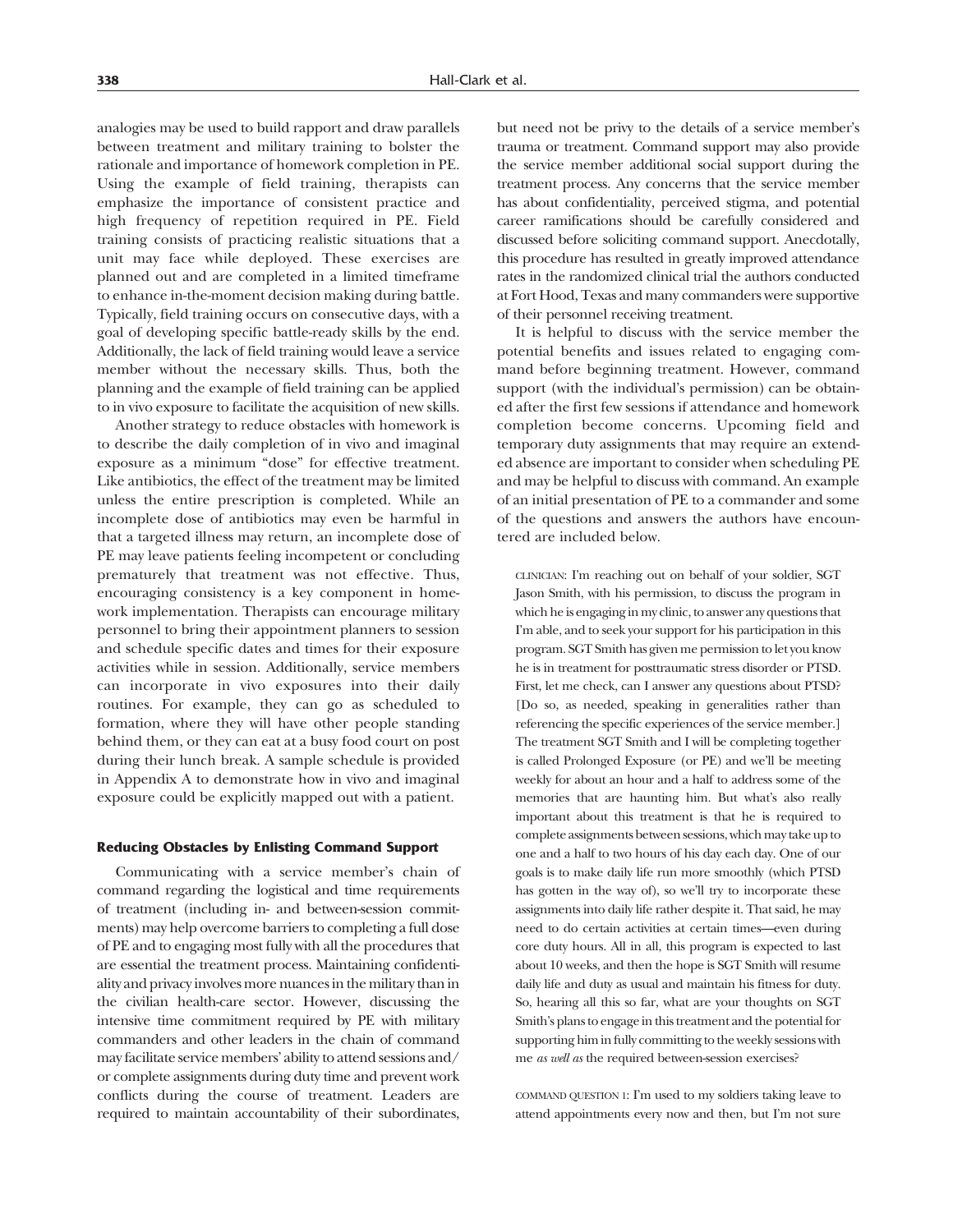about being out daily for one to two hours. Can't he just do the weekly sessions like normal?

CLINICIAN RESPONSE 1: The trauma healing process takes time, and it's a difficult learning process. If you spend only an hour and a half a week practicing something new, it takes a lot longer to learn it but, by working at it each day, the learning happens a lot faster. All in all, it will take less of SGT Smith's time to take this approach than just doing weekly sessions only. The chances of his improvement are also much greater if he devotes this amount of time to the program.

COMMAND QUESTION 2: Can I check in about his progress? I need to be aware of how he is doing.

CLINICIAN RESPONSE 2: I will talk with SGT Smith about how much he would like me to share. There are several things I will not discuss outside the therapy room like the specific details of the traumatic event(s), SGT Smith's personal beliefs, and the details of the emotional response to the trauma. I will always put SGT Smith's safety and the safety of others first. I also keep in mind the safety of any mission SGT Smith is part of, so I will provide all essential notifications if safety ever becomes a concern. I can also provide logistical updates such as treatment attendance and appointment schedule. I'll keep other information protected by HIPAA and not under the Military Command Exception confidential unless SGT Smith requests otherwise.

### Reducing Obstacles by Incorporating Social Support

Previous studies have documented the bidirectional relation between PTSD and family dysfunction in post-9/11 veterans (e.g., [Sayers, Farrow, Ross, & Oslin, 2009;](#page-15-0) for review, also see [Taft, Watkins, Stafford, Street, & Monson,](#page-15-0) [2011](#page-15-0)). The behavioral, emotional, and cognitive avoidance that maintain PTSD can also perpetuate relationship distress. Conversely, strained familial relationships can reinforce trauma-related beliefs (e.g., No one understands me; No one can be trusted.) and promote interpersonal avoidance. By accommodating the service member's external and internal avoidance, even nondistressed family relationships can contribute to the maintenance of deployment-related PTSD. For example, family members may unintentionally collude with avoidance by shifting seats if a service member with PTSD insists on sitting with his back to the wall at crowded restaurant. However, educating family members about the importance of exposure can help them to support their service member to make efforts to approach rather than avoid. Importantly, family members and other forms of social support can be an asset in working through trauma and completing treatment. For example, [Gros and colleagues \(2013\)](#page-14-0) recently found that social support provides a buffer from early discontinuation

of exposure-based treatments in post-9/11 veterans, thereby increasing the likelihood of positive outcomes. Simple modifications can be made to the PE protocol to increase the treatment engagement of the family members and other social support persons, which in turn may improve relationship functioning while decreasing PTSD symptoms in military personnel.

Active-duty military are often reluctant to disclose their traumatic experiences to family or friends. Therefore, it can be helpful to include partners (or other key support persons) in the early stages of treatment, both to provide them with psychoeducation and to collect collateral data that the service member may not disclose or even recognize. For example, support persons who understand the cognitive and behavioral factors that maintain PTSD as well as the rationale for exposure-based treatments are better equipped to promote treatment engagement. They may also be less likely to inadvertently accommodate the service member's PTSD-maintaining avoidance behaviors. Additionally, including supportive partners in a discussion of the common reactions to trauma can provide families with a better understanding of the service member's postdeployment behavioral changes. This initial discussion may increase the probability that the couple will continue to discuss the impact of trauma, which further undermines cognitive avoidance that contributes to PTSD.

As appropriate, family members can be incorporated into the exposure-based interventions. For example, family members can provide valuable information about people, places, and situations that should be included in the in vivo hierarchy. Family members also can be instrumental in titrating the difficulty level of in vivo exposures. For some service members, their family represents a safety cue and makes stressful situations more bearable. It is important to educate family members that accommodating safety behaviors is counterproductive in the reduction of PTSD and to model how they can support successful exposure. For others, the presence of family members in crowded areas actually increases their subjective distress because they feel an increased need to be hypervigilant to protect them. For these patients, family members can be introduced in later exposures once the service member has mastered the in vivo exposure without them.

By bolstering social support during the challenging aspects of treatment, military personnel may be more likely to complete treatment interventions and have outcomes that support a better functioning family system that is available to provide further support to the individual. Often service members cite their family members as their main motivation for seeking treatment, so it follows that family members should be included in treatment to the extent that a service member desires. Further investigation is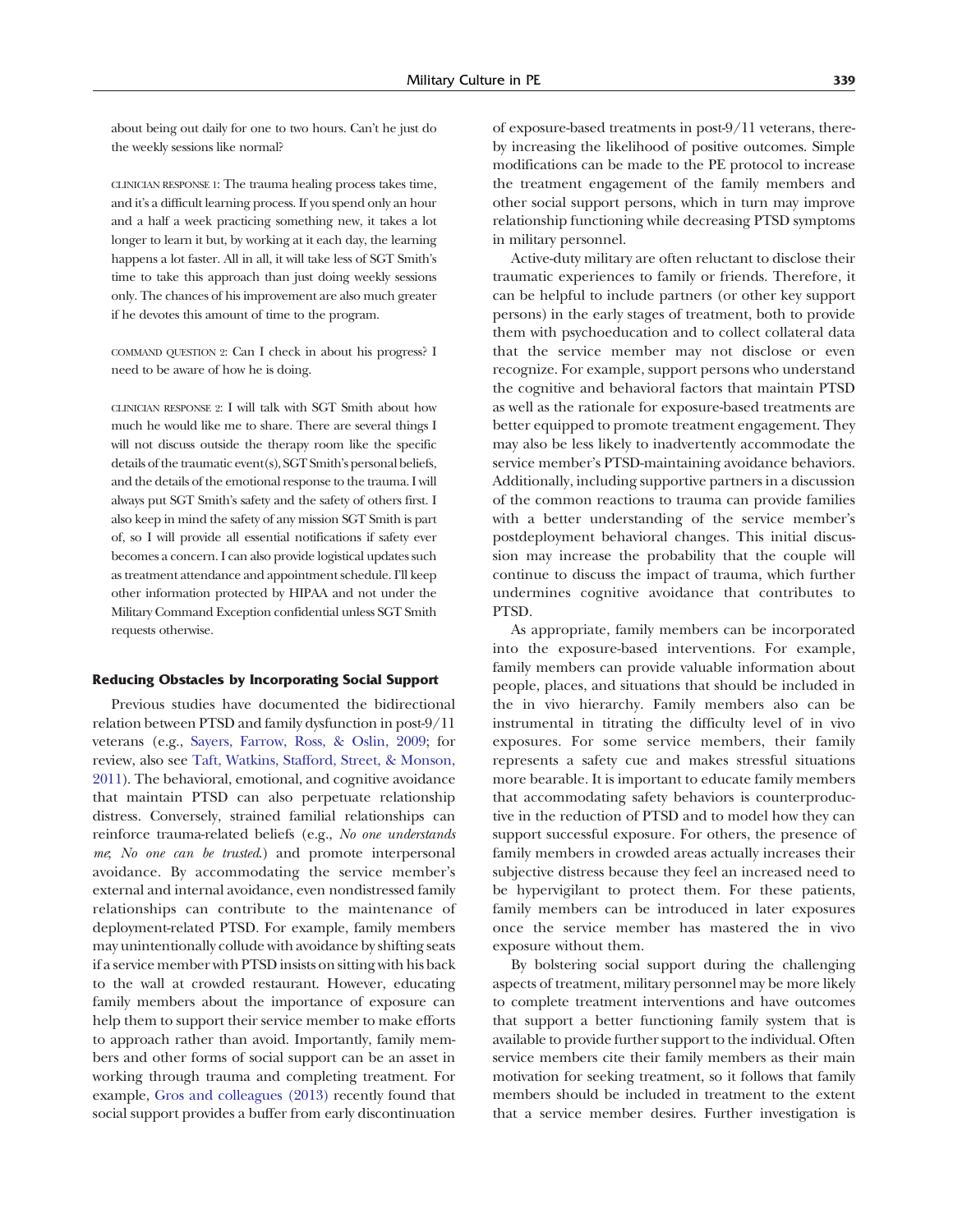necessary to identify the extent that these modifications enhance clinical outcomes for PE.

# Reducing Obstacles By Modifications in Treatment **Delivery**

In addition to increasing social and command support for participation in standard outpatient PE, treatment accessibility and engagement can sometimes be improved by modifying PE treatment delivery to fit the demands of military service. As described below, initial studies that have examined the use of modified PE protocols have proved promising.

#### Telebehavioral Health

Delivery of PE via telehealth technologies can extend access to treatment and potentially increase continuity of care across temporary duty assignments or permanent changes of station. For example, since telehealth technology allows treatment to be delivered in the home, PE becomes accessible to military personnel who are unable (e.g., injured) or unwilling to present for care at a military treatment facility. Initial studies with post-9/11 veterans indicate that this mode of treatment is both feasible and noninferior to in-person delivery of PE ([Strachan et al.,](#page-15-0) [2012; Tuerk, Yoder, Ruggiero, Gros, & Acierno, 2010\)](#page-15-0). Moreover, telehealth provides a promising avenue for the delivery of PE to military personnel in remote locations with limited access to qualified PE providers, including those deployed to a combat zone ([Pelton, Wangelin, &](#page-14-0) [Tuerk, 2015\)](#page-14-0). In addition, Web-based PE ([McLean et al.,](#page-14-0) [2018\)](#page-14-0) is currently being investigated to determine if therapist-monitored PE, in which clients independently complete sessions on the internet, is an effective modality.

Psychotherapy delivery via telehealth does introduce some unique issues and concerns to the therapeutic context including technological difficulties and the need for additional, often expensive equipment. Moreover, engaging patients via telehealth may add levels of complexity to standard therapy issues of confidentiality and risk management ([Kruse et al., 2018\)](#page-14-0). For example, service members who overengage or become agitated during imaginal exposure often require additional, interactive support from the provider to deescalate and ground themselves. Via telehealth, fewer strategies are available to the provider to guide the patient, ensure safety, and facilitate an effective level of engagement in the session/exposure. Thus, providers must have specific response plans and procedures in advance and these should be discussed openly with the service member at the outset of treatment. Similarly, clear and efficient SOPs for addressing imminent risk to self or other as well as patient confidentiality are requisite for ethical and effective practice via telehealth. Notwithstanding these issues and given its potential to reduce treatment obstacles, the feasibility, acceptability, and effectiveness of telehealth PE in active-duty military warrants further investigation.

#### Shorter Sessions

The majority of military behavioral health clinics rely on a 60-minute template for ongoing care appointments. However, the empirical support for PE has been established with 90-minute sessions, creating a significant implementation barrier that decreases the accessibility of PE for service members. Thus initial studies have begun to investigate the possibility of reducing the length of PE sessions. To date, two studies have examined the potential of providing 30 versus 60 minutes of imaginal exposure within the context of PE for PTSD. In a nonrandomized treatment study, [van Minnen and Foa \(2006\)](#page-15-0) found that individuals who participated in 60-minute imaginal exposures demonstrated better within-session habituation to their trauma memories than those who completed 30 minute exposures. However, both groups demonstrated similar improvements in PTSD symptoms, anxiety, and depression at posttreatment and 1-month follow-up. [Nacasch et al. \(2015\)](#page-14-0) replicated these findings using a randomized noninferiority clinical trial design. Importantly, both studies were conducted with civilians, who generally demonstrate more robust outcomes with PE for PTSD than their military counterparts. Given the lower response rate to standard PE, studies are needed to establish the equivalency of the 60-minute PE protocol before it is widely implemented in the military healthcare system.

#### Intensive Outpatient Programs

The standard delivery of PE includes weekly outpatient sessions over the course of 3 to 4 months. The weekly spacing of sessions along with the duration of treatment can inhibit service members' engagement and completion of PE. Temporary duty assignments, frequent permanent changes in station, deployments, and assignments to remote locations can make it difficult for military personnel to commit to a therapy that requires months to complete. Additionally, service members stationed in more remote locations may not have access to qualified PE providers. While telebehavioral health can help overcome some of these logistical barriers, some military personnel may prefer to obtain treatment in person and be better served by PE that is delivered in a condensed fashion, delivered in 2 to 3 weeks. This format increases the feasibility of traveling for care and decreases the likelihood that treatment will be disrupted by military assignments. A recent study by [Foa et al. \(2018\)](#page-14-0) supports the efficacy of intensive PE with active-duty military service members. Massed PE, in which 10 PE sessions were conducted over 2 weeks, resulted in similar symptom reduction to Spaced PE, in which 10 PE sessions were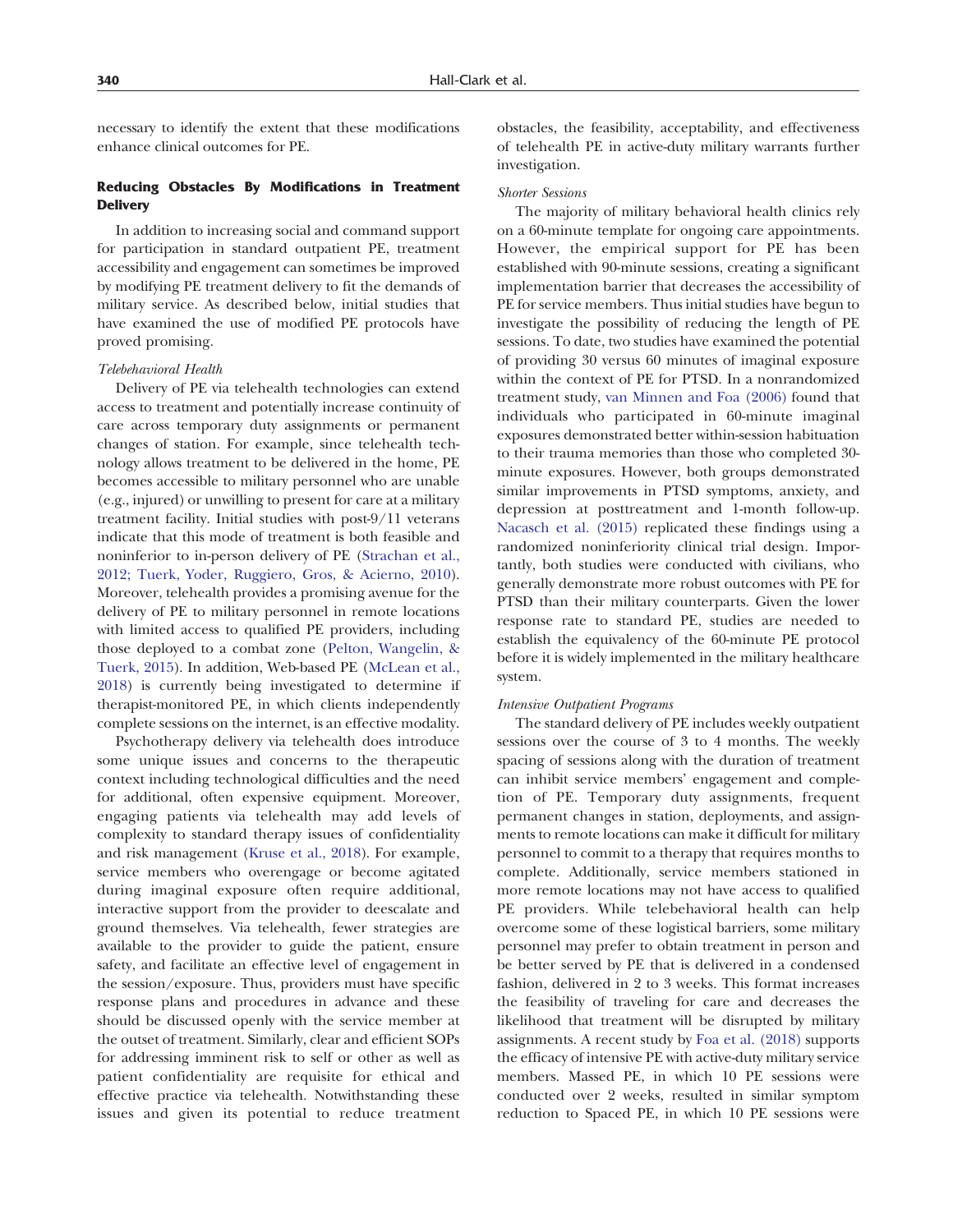completed over 8 weeks. In the Foa et al. study, active-duty service members completed 90-minute sessions in clinic and then completed in vivo and imaginal assignments independently, and participants often juggled their military service with treatment activities. Foa et al. noted that active-duty military personnel demonstrated lower reductions in PTSD symptom severity compared to civilians, suggesting the need for further research and military culture considerations. An important benefit of a Prolonged Exposure Intensive Outpatient Program (PE IOP) format could be to provide additional time and support for service members beyond the 90-minute inclinic session.

PE IOP maintains the compressed time frame of Massed-PE while also incorporating more structure support for out-of-session activities (e.g., listening to the imaginal recordings in the clinic; offering feedback session between out-of-session activities). These augmentations provide a framework in which service members can engage in treatment-related homework assignments with minimal interference from outside demands and with fewer opportunities to engage in unhelpful avoidance. Consequently, PE IOP may be particularly helpful for military members who have not fully benefited from standard outpatient PTSD treatment. [Blount and colleagues](#page-14-0) [\(2014\)](#page-14-0) published the first case study examining PE IOP with an active-duty service member. The service member developed PTSD and depression following a deployment to Afghanistan. She participated in PE 5 days a week for 2 consecutive weeks, engaging in imaginal and in vivo exposures throughout the day. She demonstrated clinically significant decreases in both PTSD and depression by the end of treatment and had maintained her gains at a 6-month follow-up. The results of the case study are promising and are consistent with recent findings that multiple behavioral therapy sessions per week may produce better outcomes than less frequent sessions (e.g., [Cuijpers, Huibers, Ebert, Koole,](#page-14-0) [& Andersson, 2013\)](#page-14-0).

Over the past 5 years, many military treatment facilities have established IOPs that target deployment-related PTSD in active-duty military patients. However, further research is necessary before conclusions can be made about the efficacy of PE IOP.

# Providing Culturally Sensitive PE in an Active-Duty Military Population

In order to optimize outcomes for active-duty military personnel receiving PE, it is important to provide PE sensitive to military culture in addition to overcoming the logistical barriers. For example, emotional processing theory ([Foa & Kozak, 1986\)](#page-14-0), the conceptual underpinning of PE, posits that erroneous beliefs about oneself as weak or incompetent develop as a result of trauma, and these beliefs are maintained through avoidance of emotions, thoughts, and situations. Certain aspects of military training and culture exert a powerful influence on service members as they confront and process traumatic experiences during the course of PE. Military culture is infused with values that serve to provide cohesion and solidarity and to ascribe meaning to both overall and day-to-day missions. Accordingly, these values may influence trauma recovery and trauma-focused treatment. For example, military personnel with a strong sense of duty may express a commitment to treatment in order to fulfill their military obligations and promises. However, these values can also influence trauma-related cognitions in unhelpful ways through maladaptive attributions about one's self, the world, and other people. Depending on the application, even apparently adaptive military values (i.e., personal responsibility; emotional fortitude) can hinder recovery from trauma. The following section focuses on commonly observed themes in the context of PE with military populations and presents clinical strategies on how to promote effective exposure and emotional engagement. Clinical examples and vignettes are interwoven with commonly observed themes with active-duty military. Appendix B includes a list of common beliefs in combat-related PTSD generated by noting common themes among active-duty patients that the authors have treated and that are helpful to target in emotional processing.

### Hypervigilance and Safety Behaviors

Hypervigilance is a key aspect of PTSD across all types of trauma. However, there are several reasons why hypervigilance might be particularly common or severe among military patients. Alertness, awareness, vigilance, and readiness have all been fundamental virtues in military culture throughout history. Popular American military quotes such as, "The price of freedom is eternal vigilance" (Thomas Jefferson) and "Always Ready, Always Alert" (Army antiterrorism campaign) demonstrate the widespread acceptance of these values. Some of the behaviors service members adopt, such as changing their route to work every day to avoid being predictable, might seem extreme to a civilian but are often sanctioned by military training. The military concept of "situational awareness"—knowing your surroundings, assessing the tactical environment—is part of being a service member and not necessarily maladaptive in itself. In fact, developing high situational awareness while deployed to a warzone characterized by ambushes and hidden explosives can be highly adaptive. Thus, some discussion may be necessary with military patients to identify which aspects of their behavior are driven by PTSD and which are adaptive, military training precautions. Investigating the degree of functional impairment the behavior creates, or how difficult it is to abstain from the behavior, can help illuminate the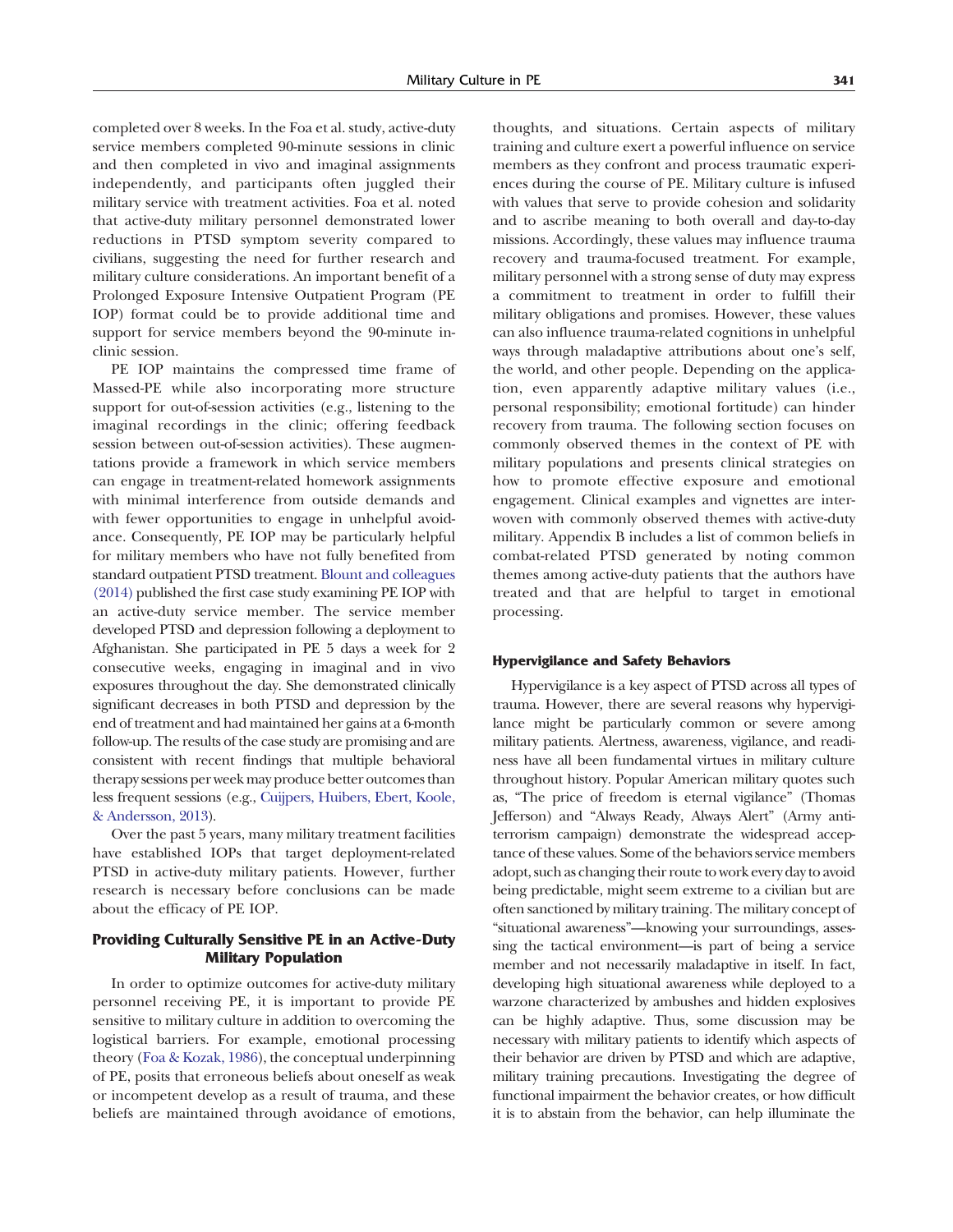differences. For instance, it is not uncommon for some individuals with handgun permits to carry a weapon in public, and many service members do. However, if a patient is overwhelmed by fear at the thought of going out without a gun, it probably represents a safety behavior that needs to be addressed. Many active-duty patients remain more vigilant and focused on the idea of preparedness than a typical civilian, even after successful treatment. However, if the behavior does not create significant anxiety or otherwise interfere with their life, then it may not reach a level of dysfunction in which it would be classified as a symptom.

Safety behaviors are the maladaptive behaviors that a person performs in an anxiety-provoking situation to prevent unlikely feared outcomes from occurring. Examples include sitting with one's back to a wall, scanning the environment for threats, or mentally planning how to react in an attack. Based on their training, situational awareness, and experience of unique life threats, service members may exhibit safety behaviors with idiosyncratic or highly military-specific relevance (e.g., scanning rooftops for snipers). See [Fina and colleagues \(2014\)](#page-14-0) for a full review of how safety behaviors undermine exposure and a list of military-relevant examples. Safety behaviors are functionally akin to other types of avoidance. The distinction nonetheless has some utility because avoidance typically refers to not entering an anxiety-provoking situation at all while safety behaviors are conducted during the anxiety-evoking situation. Importantly, safety behaviors can sabotage the effectiveness of exposure in a much more subtle manner than full-on avoidance. It is therefore critical to identify and eliminate these behaviors early in the process of addressing avoidance and engaging in exposure. A helpful strategy is to introduce safety behaviors as the in vivo hierarchy is constructed, explaining that engaging in safety behaviors can prevent learning and limit the effectiveness of in vivo exposure.

Active-duty service members are typically reporting to their duty station daily, and therefore maintain some level of activity outside the home that inevitably brings them into anxiety-provoking situations. Many also report having family obligations (e.g., taking their children out to an arcade) that push them out into busy or chaotic environments. Coupled with the cultural value of stoicism (discussed next section), this population may be especially likely to deny avoidance of public places while nonetheless accommodating their anxiety with considerable use of safety behaviors.

Therapist-assisted exposure can be a powerful tool to build patient self-efficacy, observe barriers to corrective learning, and provide real-time strategies for overcoming hypervigilance. In military personnel, vigilance has often become so habitual that, without assistance, patients may not realize the degree with which they engage in safety behaviors. Therapist-assisted in vivo exposure can be particularly useful for patients who report weak habituation and limited learning in homework review. In these cases, the therapist can help the patient correct how they are structuring in vivo exposure so that they can conduct more effective homework exercises. This typically involves ensuring that the patient positions him- or herself so that people can get behind them, and catching quick, reflexive scanning behaviors (e.g., looking over his or her shoulder each time someone walks by). Therapists can model appropriate alternative behaviors and countermeasures for safety behaviors, such as engaging with store clerks in a friendly manner, as opposed to avoiding them, examining store merchandise instead of scanning their surroundings, and walking down crowded aisles, rather than hugging the perimeter.

During a therapist-assisted in vivo exposure, the focus is on processing thoughts and feelings related to the experience and monitoring habituation and safety behaviors. There are numerous opportunities to highlight evidence that contradicts the trauma-related fears (e.g., "We've been sitting here with our guard down like sitting ducks for a whole hour, but no one has attacked us—why do you think that is?"). Military patients may notice the "complacency" (lack of situational awareness) of the civilians they see. This too can be used for corrective social learning by noting that the civilians have not had experiences that increased their level of vigilance—suggesting that the local threat level is low. However, for some patients, a hyper-focus on habituation and trauma-related cognitions can contribute to anxiety about performance or not progressing quickly enough. Therapists can balance attention to the goals of the exposure with casual conversation, which can provide a model of how patients may interact with others in a less anxious manner.

Several alternatives can be used in settings where therapist-assisted exposures are not an option. Patients may contact therapists via telephone before, during, and/ or after in vivo exposure to discuss strategies for optimizing exposure. Such phone contact can provide both emotional support and logistical feedback to help patients course-correct with unhelpful safety behaviors or cognitions. In the authors' experience, offering brief phone feedback sessions (5 to 15 minutes) has helped with compliance as well as provided flexibility for patients who may not be able to come into the clinic multiple times a week or day. Other options include within-session exposures, such as the service member sitting with his or her back to the door. In addition, exposures on-site at the therapist's office or clinic can be beneficial, such as sitting in crowded waiting rooms or interacting with office staff.

### Stoicism

Military service members are expected to maintain a sense of physical and mental composure while on duty, encapsulated in the professional concept of "military bearing." Military bearing is a broad term that can allude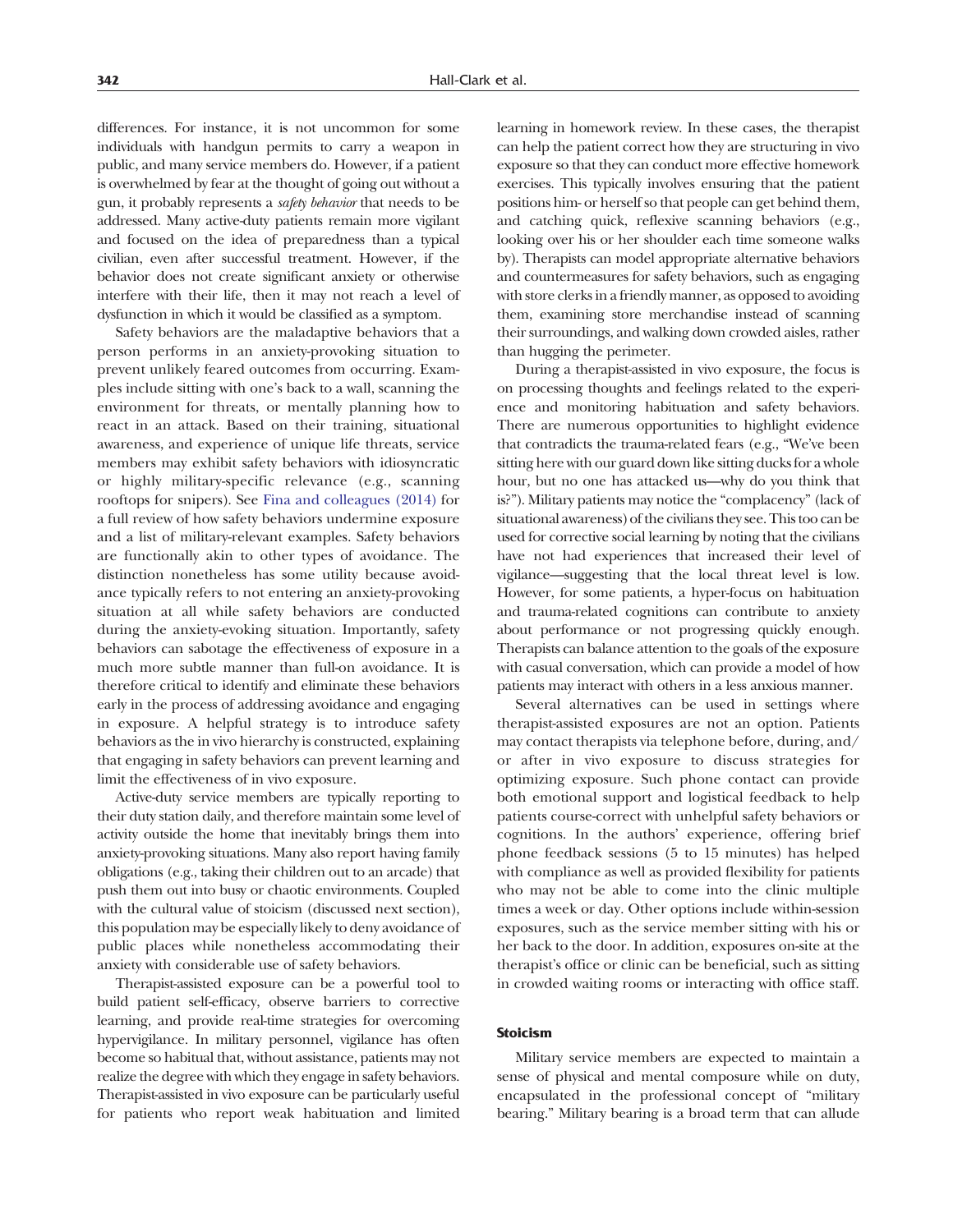to dress code requirements, the manner in which one's body is held, as well as the acceptable range of emotional expression. Personal strength and courage are highly valued in military culture [\(Wachen et al., 2016\)](#page-15-0). Emotional fortitude can be an adaptive quality in the wake of a traumatic event and may be socially enforced through directives such as, "Suck it up and drive on." Leaders are especially encouraged to limit the impact of emotions for the benefit of their subordinates. Military personnel may see little value in allowing themselves to experience emotions, whether on their own or with their families. Emotional expression may be avoided out of fear of feeling weak or vulnerable; numbness often seems safer or easier. Moreover, service members may believe that they should maintain their composure at all times, which can discourage them from facing anxiety and other powerful emotions during in vivo and imaginal exposures. There may be particular concerns about displaying emotion in front of military personnel of different ranks, civilians, or the opposite sex.

Exposures that test unrealistic beliefs about weakness and competency are an important form of corrective learning during PE. Stoicism, therefore, may interfere with trauma recovery in several ways. Unwillingness to consider feelings of helplessness or powerlessness during trauma can maintain unrealistic beliefs about control of the event. Values of emotional fortitude can interfere with in vivo exposure as well. If a service member is totally averse to experiencing feelings of fear or anxiety in an in vivo exposure to a crowded store, he may be unwilling to do the exposure, subsequently reinforcing thoughts that emotions are not tolerable, and inhibiting his ability to receive contrary information that he can handle negative or intense emotions.

Acknowledging military, cultural, and gender norms around stoicism during the common reactions to trauma discussion may be helpful. While these norms can be restrictive for males, given societal stereotypes of men being weak if they show emotion, female service members may also feel pressure to appear strong in the face of stereotypes involving women as weak and emotional. This information can be revisited throughout the trauma processing, as military personnel consider the context of the trauma and their reactions.

The process of imaginal exposure provides a mechanism to address barriers around accepting emotional vulnerability. If avoidance of emotional vulnerability seems to be impeding PTSD recovery, service members can be explicitly encouraged in imaginal exposure to feel and describe vulnerability experienced during the trauma. During emotional processing after imaginal exposure, providers can ask about the feared outcomes related to emotional vulnerability: "Did you fall apart? Did you lose control? Are you less of a soldier because you expressed feelings?" This experiential exposure to emotional openness can test beliefs that experiencing and expressing helplessness, sadness, or anxiety is weak.

For some service members, it can be challenging to identify emotions at the time of the trauma because they were focused on the mission at hand and acted accordingly (e.g., "My training kicked in, I didn't have time to think or feel"). It can be helpful in trauma processing to consider any emotions they may have had after the trauma was over. For example, these reactions may be present in After Action Reports (AARs), when the military team debriefs what occurred and consider lessons learned and preparedness for future, similar events. Often this is when service members can learn the status of others who were injured or those killed, which can bring up the realization of life threat and emotional vulnerability. In order to facilitate feeling these emotions, military personnel can incorporate this emotional expression into their articulation of the trauma narrative. In addition, a key component of the AAR is to determine what caused the event and if any errors or deficiencies occurred. At times, service members may misinterpret the AAR as evidence that they are to blame for an outcome that was beyond their control, so it is important to be mindful of this during trauma processing.

It is also important to consider that there is a wide range of appropriate emotional engagement with imaginal exposure [\(Foa et al., 2007\)](#page-14-0). Underengagement refers to a repeated pattern of emotional avoidance that interferes with the ability to connect with the trauma memory. If service members demonstrate such a pattern during treatment, therapists might intervene by prompting patients with specific questions about their emotions, sensations, and other sensory details. Some patients have described feeling as though a wall is blocking them from accessing their emotions. Instructing them to imagine the wall coming down slowly or breaking apart bit by bit may be useful.

Another approach involves highlighting the protective function and value of both positive and negative emotions, as well as the roles they play in helping people to learn and make sense of themselves, the world, and other people. High emotional control may be helpful during some parts of a service member's life but limiting in others (e.g., engaging with friends or family). Experiencing only positive emotions and not negative emotions may be unrealistic and ultimately unhelpful.

Using in vivo exposure to set up behavioral experiments around the experience of emotional expression is another way to appraise the accuracy and utility of the thought, "Emotions are weak or of no value." Examples of such behavioral experiments include having a service member share an emotionally intense story with a battle buddy or spouse, watch a sad movie with his or her family, share directly about the trauma with supportive others, or complete journal assignments to process feelings. For military personnel who report feeling numb around their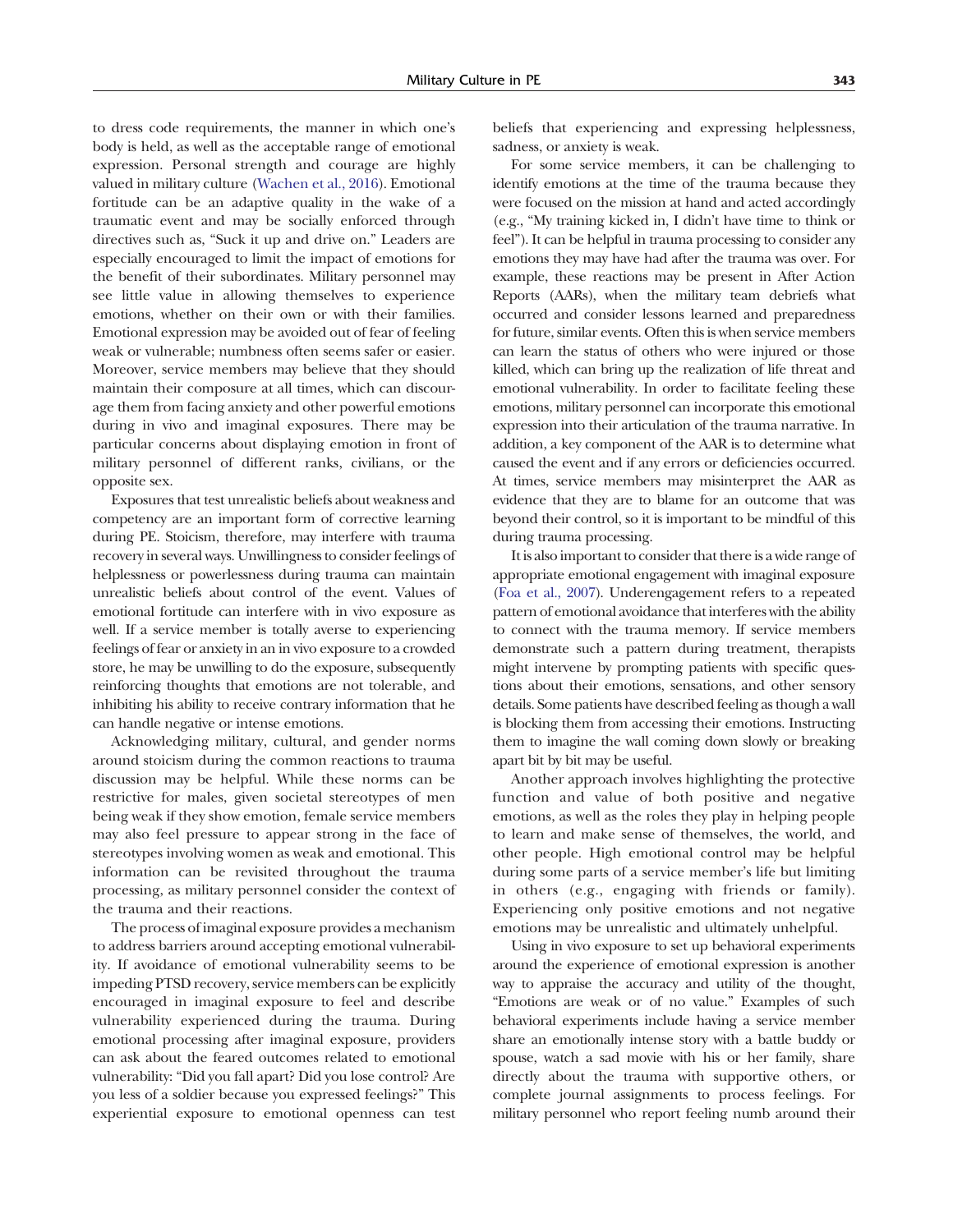family members, assigning in vivo exposures with high behavioral activation can be beneficial. Behavioral activation, which aims to increase the amount of pleasure and mastery in a person's life, can reduce symptoms of depression and can increase energy and motivation to engage in PE. Activities may include playing games with their children or being in the room with their families instead of withdrawing. When setting up these exposure exercises, inform patients that they may be able to notice emotions at lower intensity than experienced before the trauma. Encourage patients to notice their emotions at whatever intensity. This can include instruction on mindfulness of present emotional states, physical sensations, and attention to positive exchanges, however brief. The task is for patients to repeat this exposure with the goal of rebuilding emotional engagement.

### Reconciling Warrior Ethos With the Aftermath of Trauma

The Army's Warrior Ethos represents a set of principles rooted in Army values by which every soldier is trained to live. While these principles serve a motivating, unifying, and stabilizing function for many soldiers in many contexts, they can also contribute to maladaptive beliefs as well as cognitive or behavioral rigidity for those seeking to reconcile or accommodate traumatic experiences or other significant operational stressors. While emboldening, this ethos may also yield a sense of duty and control that is irreconcilable with uncontrollable traumatic events. Imperatives of selfless service and personal courage may (unintentionally) communicate that fear for one's life or well-being is unacceptable. And, when actions or inactions ordered as part of the mission are inconsistent with a soldier's own morals and values, a dissonance may arise that leads to ongoing suffering.

### Inflated Sense of Responsibility and Control

Guilt is a common reaction to trauma of all kinds. As noted by [Wachen et al. \(2016\),](#page-15-0) it can develop naturally when a traumatic event is interpreted through just-world beliefs. That is, the rigid assumption that "you get what you deserve" leads the individual to deduce that he or she has done something wrong to deserve the trauma. The assumption of guilt also sometimes serves a protective function in that it helps maintain the sense of control. The alternative conclusion that the world is not necessarily just and that sometimes even good people are subject to tragedy outside of their control can be very distressing. This protective guilt is consistent with culturally influenced cognitions that are common to many service members, such as "an NCO (noncommissioned officer) is responsible for everything his soldiers do." In addition to the guilt that is often experienced after trauma, service members are subject to powerful messages about responsibility from leadership, an incredibly high degree of accountability, and forces that could easily combine to create an inflated sense of power and control.

The idea of responsibility is a key element of military culture that can strongly influence cognitions related to PTSD. Military personnel at every level of the chain of command (both NCOs and officers) are considered responsible for the service members under their command. Areas of responsibility must be clearly defined so that individuals can focus on their own role while depending on others to fulfill their part of the mission. In this sense, each member of a unit is individually responsible for the unit as a whole. A common saying that captures this outlook is, "If everyone does their job, we all go home okay." Despite the positive intentions behind this sentiment, it is a good example of just-world thinking that can lead to maladaptive interpretations of a trauma.

Importantly, an overdeveloped sense of responsibility can lead service members to ignore the situational context in which the trauma occurred. This perspective naturally fails to take into account the extreme challenges associated with and the uncontrollability of deploymentrelated trauma. So, when things go wrong, as they often do on the military battlefield, those up the chain of command may interpret these events through a culturally sanctioned lens of unrealistic control and responsibility, resulting in persistent self-blame that might not seem realistic to a civilian.

Repeated exposure to potentially life-threatening combat situations may also contribute to an inflated sense of power and control by presenting evidence that one can always thwart a threat or survive whatever may come. Many patients voice a sense of "invincibility" that comes with taking heavy body armor, automatic weapons, and armored vehicles up against a group of individuals who may be lightly armed, on foot, malnourished, and dressed in lightweight attire. This is no doubt a good boost for morale. However, insurgents still find ways to inflict casualties despite this disparity, which can lead to a complete reversal of the unrealistic sense of invulnerability that was held.

Several different approaches can be helpful for processing an overdeveloped sense of responsibility or power/control. The first is to help patients critically evaluate the messages around responsibility and control that they have learned through their service. Military personnel should be encouraged to consider the purpose of that assigned responsibility. For example, this perspective may increase diligence; however, it also prevents service members from adopting a balanced outlook on uncontrollable situations once they occur. Having the service member consider whether he or she would apply the same level of responsibility and blame to another service member can help increase his or her cognitive flexibility and promote more realistic attributions. When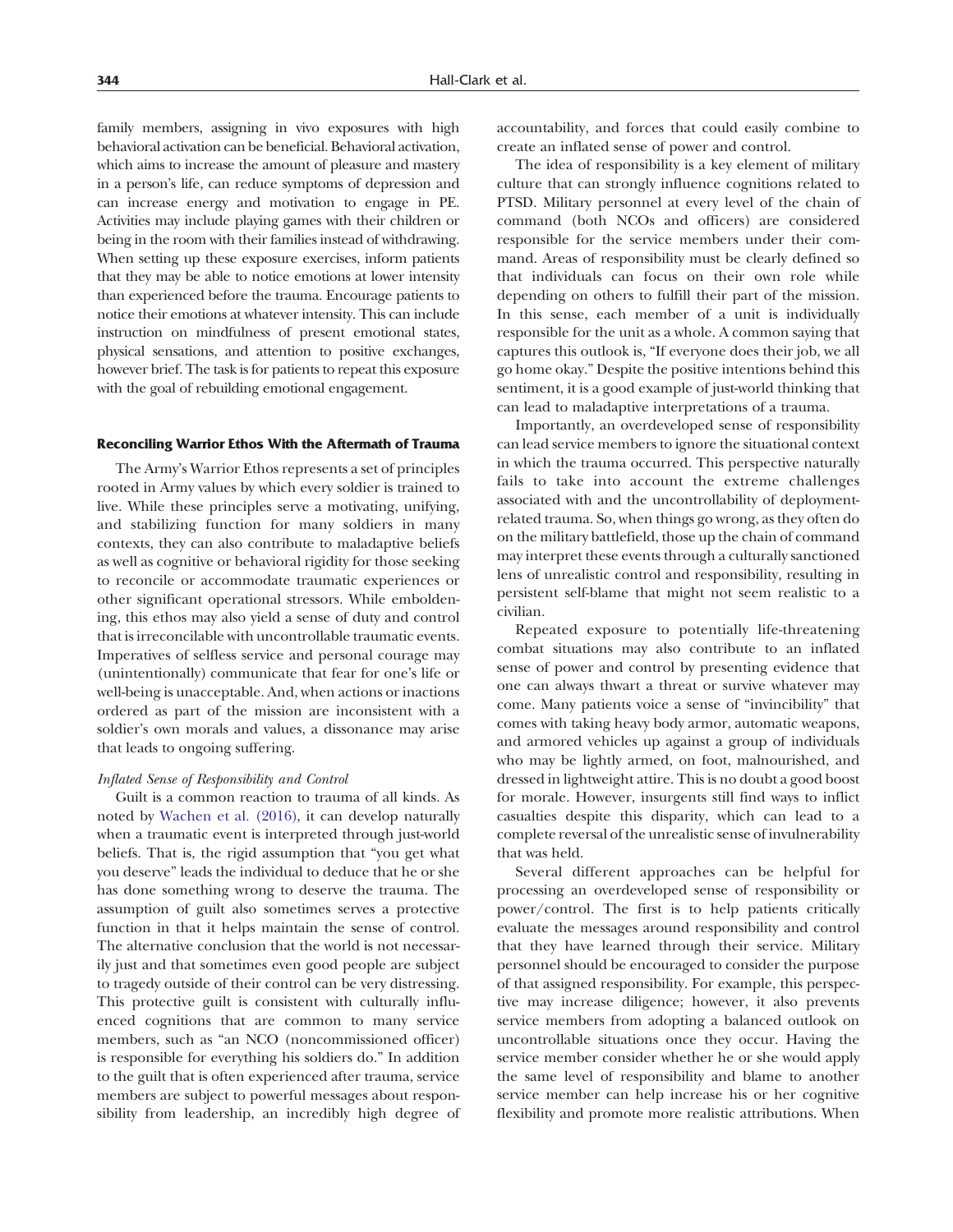patients struggle to see outside of this cultural lens, it can actually be used to advantage by highlighting (if true) that they were not reprimanded or punished for their trauma. This fact highlights the difference between human limitations and criminal negligence.

The hindsight bias often leads to thoughts such as "I should have known" or "I could have prevented this trauma." In these cases, it can be helpful to suggest to patients that the question of whether they could have prevented their trauma is not a fair one, as it usually ignores the issue of whether they had good reason at the time to act otherwise. An example of the hindsight bias is included below.

Sergeant (SGT) Turner is a 30-year-old male, active-duty Army wheeled vehicle mechanic (91B). While deployed to Afghanistan, his unit was sent on a mission to assist a damaged high-mobility medium-weight vehicle. He was operating as the truck commander in the lead vehicle of a convoy when they were ambushed by a group of insurgents.

SGT TURNER: I just keep thinking that I should have done something else.

CLINICIAN (C): What should you have done?

SGT TURNER: I should've been looking to the right to see it coming. I could've intervened. Instead I was looking left.

C: Is that a part of your mission protocol, or a rule of thumb we can take away for every situation, that you should spend every moment looking to the right?

SGT TURNER: (laughs) No. No, that wouldn't work either. Then they'd see that and attack from the left. I guess it just sucks knowing that I could've prevented it, and I didn't. I could've done more to prepare or something.

C: Isn't it always the case that we could do more? If you want to get technical, I could've found a way to contact you guys the night before and warned you which direction to look.

SGT TURNER: Yeah, but you had no reason to think that this specific thing was going to happen that you could stop that way.

C: Did you?

SGT TURNER: No, I guess not.

When a patient continues to draw guilt from a situation despite any rational basis, it may be helpful to acknowledge how threatening it can be to let go of that sense of control that comes with feeling responsible. In the event that friends have been killed in action and the patient is punishing himself or herself, it can be worthwhile to explore what the patient thinks the deceased would want. Another example is included below.

Staff Sergeant (SSG) Lopez is a 41-year-old female, activeduty army telecommunications operations chief (21W). While overseeing an ongoing mission in Iraq, she received information on the radio that the convoy she was supporting hit a series of improvised explosive devices (IEDs). Four members of the convoy were killed and eight were severely injured. SSG Lopez lost her closest comrade, SSG Tim Black.

SSG LOPEZ: I just don't want him to be forgotten.

C: So having PTSD is your way of remembering him?

SSG LOPEZ: In a way, yeah.

C: Is that the kind of impact you would want to have on your buddies after your death?

SSG LOPEZ: No way. I'd want them to remember me, but have a good life.

C: Is SSG Black different? Is he watching down on you to make sure you don't enjoy your life ever again?

SSG LOPEZ: No, of course not.

C: What would he want?

SSG LOPEZ: Tim was a great guy. He'd want to make sure everyone was doing well.

C: Could there be a better way to recognize this loss then? A way to honor his memory without depriving yourself of a good life, or having a negative impact on your family?

Finally, it can be helpful to address the inflated sense of power and control. Fortunately, there are well-appreciated quotes from military figures that serve as a foil to the idea of invincibility. "The enemy gets a vote" (often attributed to General James "Maddog" Mattis but the sentiment is drawn from Sun Tzu's The Art of War), and "No plan survives contact with the enemy" (Helmuth von Moltke the Elder). Many military patients are able to readily appreciate the wisdom behind these sentiments and acknowledge that no military makes it through a war unscathed.

#### Personal Courage in the Face of Potential Life Threat

Military personnel sometimes encounter traumatic events in which they experience a life-threatening situation in which no injury or death occurs. Examples of "close call" traumas include a near-miss rocket or mortar attack on the forward operating base (FOB), finding an IED prior to explosion, running over a dud IED, or a vehicle in a convoy almost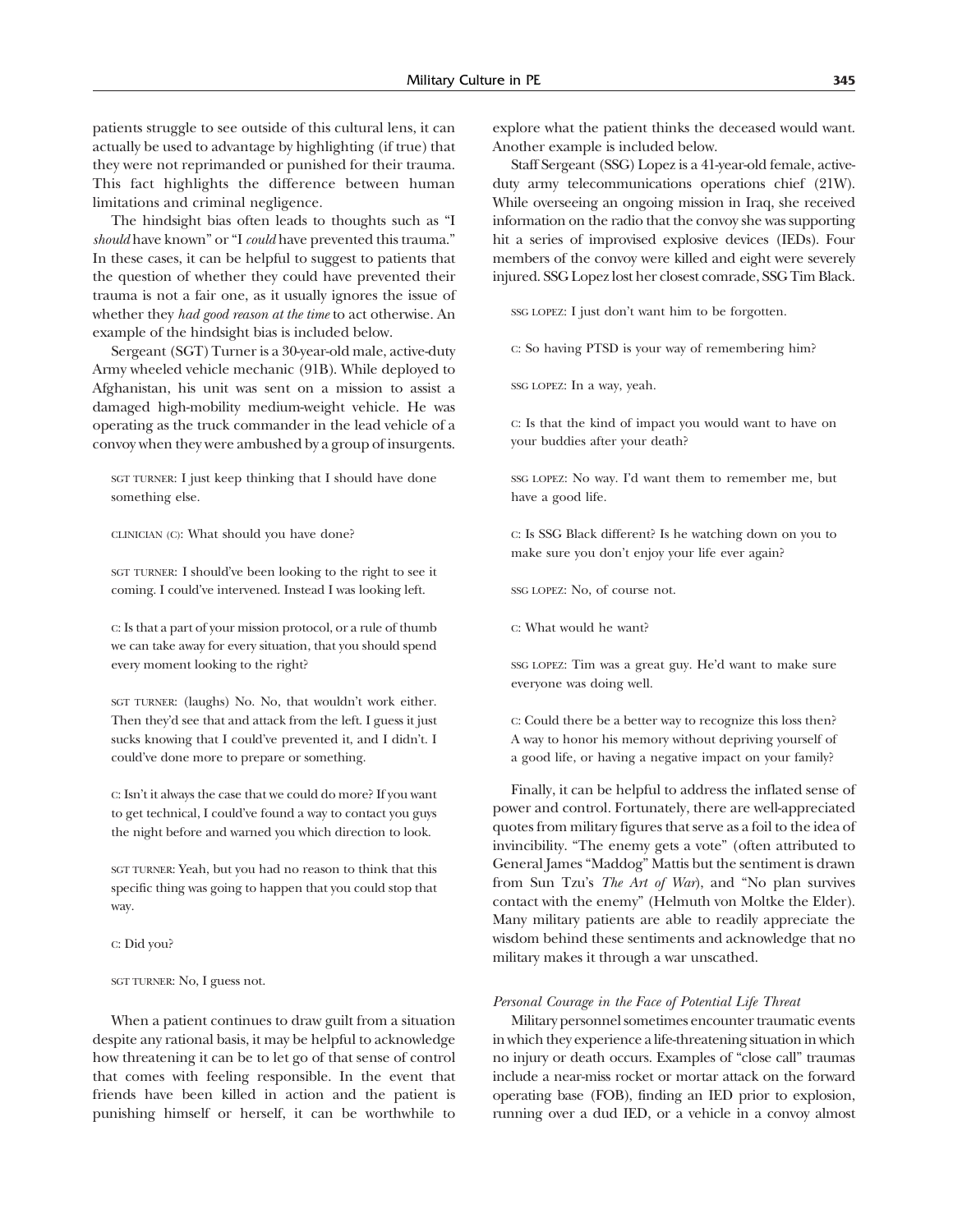falling into a roadside canal. Deployment-related close-call traumas present challenges in PTSD recovery that require specific attention. PTSD triggered by close calls can be perplexing to patients and clinicians alike, particularly as service members have likely experienced multiple potentially traumatic events during deployments that do not result in PTSD symptomatology.

Most notably with close-call traumas that lead to PTSD, patients often ruminate on what could have happened as if the potential injury did happen. Patients present with maladaptive beliefs or "what ifs" about the negative consequences that could have happened and expect further danger that will cut their life short. They may even conflate "I could have died" with a depressive thought: "I should have died." Imaginal exposure can be utilized to help patients accept the close call as it happened, whereby they or others did not die. Saying the details of the specific event repeatedly with emotional engagement can help patients to appreciate the specific details and actual outcome of the trauma.

Patients may reason that, "If I can die at any moment now, there's no point of having relationships or planning for the future." Not surprisingly, this interpretation limits interest or desire to engage in meaningful relationships or activities. Next is a case example to illustrate approaching a close call trauma.

Specialist (SPC) Lee is a 24-year-old male, active-duty Army infantryman (11B). On the FOB, he was walking from the dining facility (DFAC) back to his computerized housing unit (CHU), when an incoming missile hurtled over the FOB walls and landed in the dirt, undetonated.

CLINICIAN: If you think you should have died, I wonder why you didn't.

SPC LEE: I don't know, but now it is all I can think of, like I cheated death and I'm not supposed to be here.

C: That sounds like a tough thing to think considering you have your family and other soldiers to care for.

### SPC LEE: It is.

C: I wonder how this stance, that you cheated death, impacts your involvement with your family. On the one hand, you have expressed what they mean to you and at the same time you have shared that you don't want to spend time with them. Is any of that related to this thought about the trauma?

SPC LEE: I think so. I want to protect them from pain since anything bad could happen.

C: So do you wish you died when the missile hit?

SPC LEE: No, it's not that, it is that I realize I can die at any time. I was just walking to my CHU from the DFAC, and all of a sudden a freaking missile comes out of nowhere. So what's the point of getting close to people?

C: Well, let's consider that. One option would be to try to avoid any situations for the rest of your life where you could feel close to your family. It is possible that you could die next year. Another possibility is that you live another 10, 20, or 50 years. I wonder what that would be like for you to never engage with your family or do other things you enjoy again under the assumption that you will die soon, but end up living a long life.

SPC LEE: That would suck, too.

C: How would you want to be remembered at your own memorial?

SPC LEE: As a good father and a decent person.

C: How does your decision currently to limit your engagement with you family fit with that long-term picture.

### SPC LEE: It doesn't.

It is helpful in processing to highlight how their behavior may be in contrast with their values and goals. The assignment of meaningful activities for in vivo exposure, such as assisting a friend with a project, can bolster attention to patient values and dismantle fixation on death.

When patients believe they are prepared for anything, close-call traumas can lead them to question their own or others' decision making. This can be accentuated by the military cultural understanding that taking personal responsibility is a hallmark of a good soldier. Just as with other traumatic experiences where the dangerous outcome occurs, service members can draw conclusions that they must have acted in error, such as, "I should have stopped this from happening" or "I should have reacted differently." Processing can be focused on helping patients consider how much personal responsibility they actually had at the time of the close call. Military personnel who have a freeze response during a close call can also experience guilt or shame about their reaction. To help patients process their reactions, therapists can ask questions to help them to unpack their unhelpful beliefs. For example, the therapist might ask, "Did you know that a mortar was going to land right in front of you? Why did you stop running? Why didn't you run to the bunker right away?" These lines of questioning and related discussion may help service members accept their emotional and physical vulnerability and the limitations of their power and control but still take the acceptable risks necessary for good quality of life.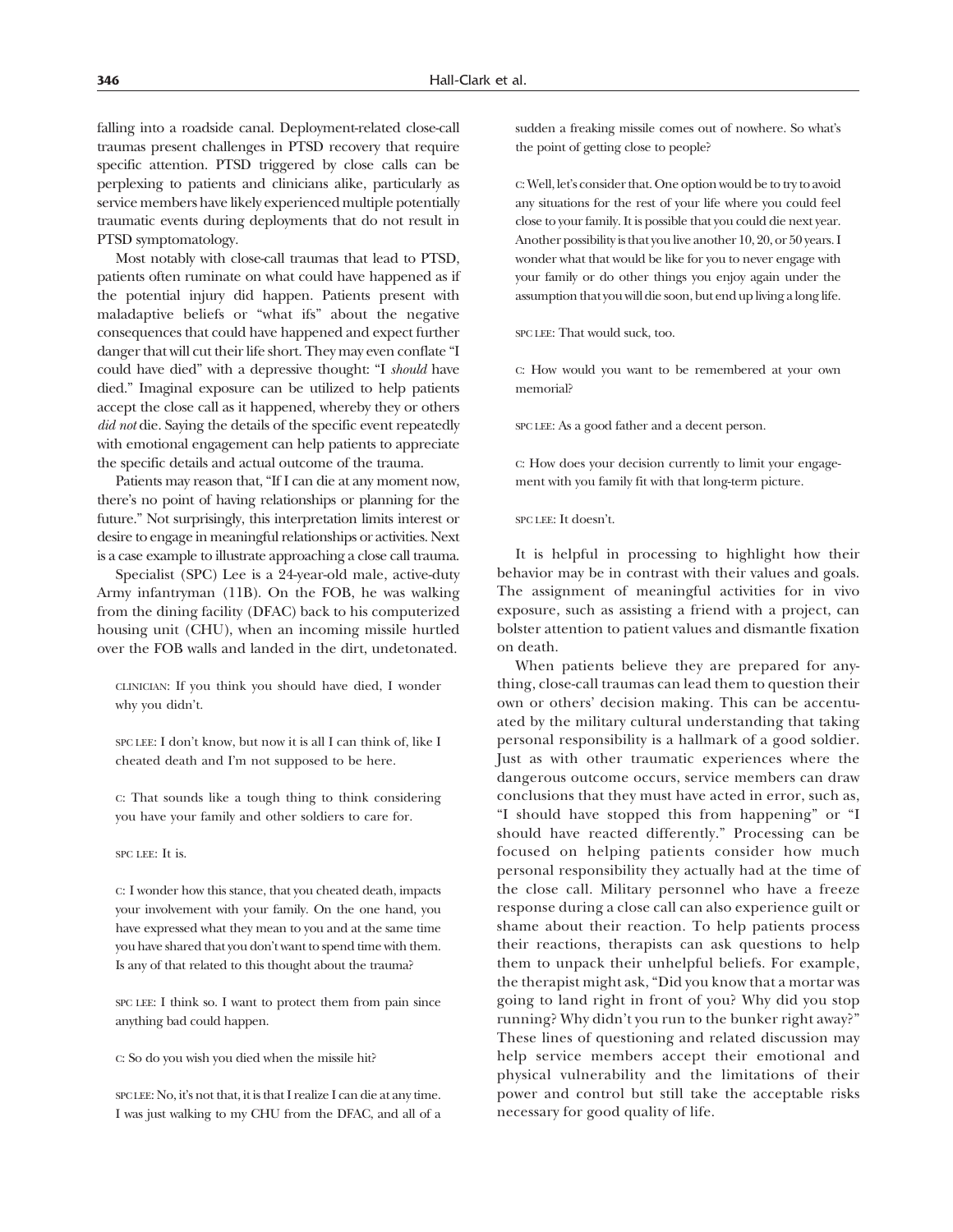### Potentially Morally Injurious Events

Service members, while trained in the values of the Army, each possess their own unique set of morals and values. Potentially morally injurious events (PMIEs), actions or inactions that deeply violate one's morals, values, and expectations, are increasingly common in modern warfare ([Litz et al., 2009](#page-14-0)). Examples of PMIEs include killing civilians or unarmed combatants, witnessing maltreatment of others by fellow service members, and perceived betrayals by leadership. These experiences interact with unique individual, cultural, and contextual factors, and the sequelae of PMIE exposure may require a broader lens on specific procedures and processes in PE.

PFC Linda Garza is a 22-year-old female, active-duty cavalry scout (19D). While serving her first tour in Afghanistan, her fire team was tasked with clearing a structure believed to be vacant but in which insurgents had previously been identified. After entering the structure and upon seeing movement, the NCO fired and told the other soldiers to "light 'em up." Four Afghani civilians, including two children, were killed. The intelligence regarding the insurgents was either incorrect altogether or outdated. Moreover, PFC Garza and the other members of the fire team had played soccer with the two children the day before this incident. After the event, she overheard the NCO and another soldier making callous comments about the incident. PFC Garza was deeply affected by this incident and the response to it.

CLINICIAN (C): When you think about the outcome of that mission, what emotions show up for you?

PFC GARZA: All of them at once. I'm pissed, I'm sad, I'm afraid. I regret it more than anything. Some days I regret joining the Army altogether.

C: Those are some painful emotions, and I hear some thoughts about regret in there. How are those painful thoughts and emotions affecting your daily life?

PFC GARZA: I just don't give a \*\*\*\* anymore. I used to. But at work now, I'm just so disgusted with everyone around me, I just don't want to deal with them. But really I'm no better; I'm just as guilty. So I hardly see the point in anything anymore.

C: So I hear anger and disgust toward some people in the Army…

PFC GARZA: [interrupts] More like the whole Army.

C: So anger and disgust at the Army and feelings of guilt and maybe even disgust toward yourself?

PFC GARZA: Pretty much.

### C: And why do you think those feelings are there?

PFC GARZA: Because they shouldn't have died! We shouldn't have been there that night. And I shouldn't have listened… I guess mission first means shoot first ask questions later. But now those people, those kids, are dead. We were supposed to be there to help repair what our war with the terrorists destroyed. Now who's the terrorist? But no one seems to care.

C: There are some extremely powerful emotions and thoughts coming across here, and I think they say a lot about who you are, who you want to be, and what matters to you. You're angry that your NCO made a decision that seemed to violate protocol and you're disgusted by his comments after the event. It sounds like you're feeling guilty about taking part in that and having thoughts that you're "no better" and maybe even equating yourself with a terrorist. All in all, something terrible happened and you're struggling to reconcile that with your own morals and values.

In a conversation of this sort (especially following an imaginal exposure) the clinician and service member have access to a lot of relevant information and can go a number of different directions. As mentioned previously, exploration of hindsight bias may yield new contextual information that facilitates changes in beliefs. Exploration of intentionality and "right-sized" responsibility may also further shift distorted beliefs and ameliorate exaggerated emotional responses. However, there may be time when moral emotions (e.g., guilt, disgust, contempt) and moral judgments are appropriate and healthy responses. Thus, rather than habituating to these emotions, new learning may require acknowledging the "message" of the emotion (e.g., guilt as an indicator of personal violation and a desire not to commit such a violation in the future) while still being pained by it. Likewise, rather than restructuring the cognitions, new learning may require generation of novel, present- and future-oriented thoughts about how to live in line with the value that was previously violated while accepting the painful reality of that violation. In sum, addressing moral injury in PE with soldiers requires the therapist to hold a knowledge base of Army values as well as the individual values of the soldier, to be able to contextualize discrepancies if they arise, and to approach new learning from multiple angles.

### Conclusion

The aim of this paper was to highlight the role of military culture and lifestyle in PTSD symptom expression and recovery and to provide clinical strategies to successfully conduct PE with active-duty military service members. Several strategies for accommodating and working around the demanding schedules of military personnel were presented, including reducing obstacles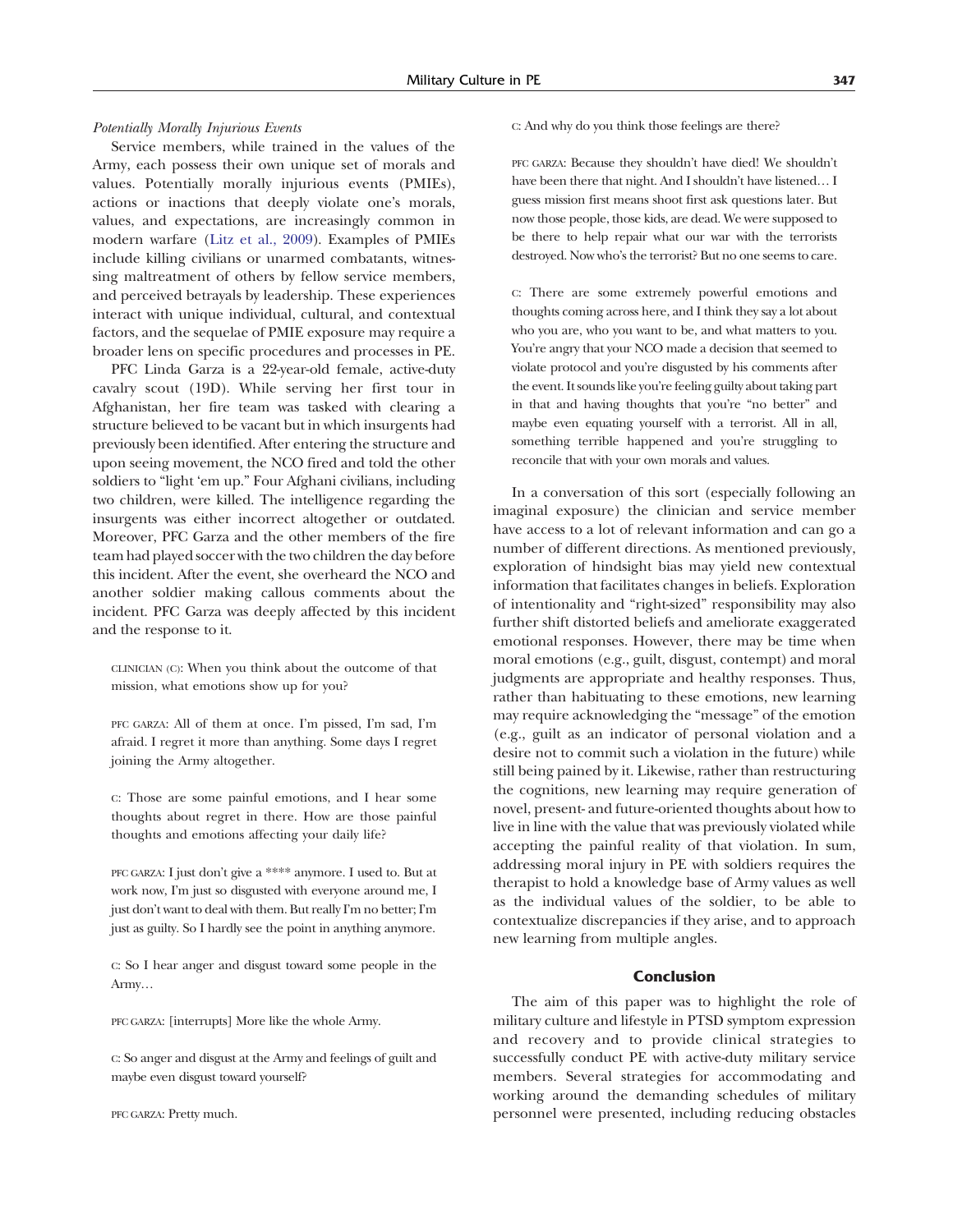through collaborative and detailed homework planning, soliciting command support when indicated, and incorporating important social support people into treatment. In addition, several emergent modifications in treatment delivery were described, including taking advantage of technological advances to offer behavioral health, shortening PE sessions from 90 minutes to 60 minutes for better fit into typical clinical slots, and providing specialized intensive outpatient programs that condense PE into a massed format.

Another main focus of this paper was to illustrate with case examples several clinical techniques for therapeutically processing common themes that emerge in military populations. Strategies to help disentangle pernicious hypervigilance from adaptive military training guidelines were highlighted. In addition, the internalization of military values and ideals such as emotional control, responsibility for one's comrades, and reconciling warrior ethos with vulnerability was explicated. Ways to emotionally process whether service members were overgeneralizing these principles unhelpfully were demonstrated, and approaches for helping them overcome such cognitive distortions were delineated.

The main impetus for this paper was the limited literature that focuses on delivering PE with active-duty military service members. The literature both on treating active-duty personnel in an emergent stage and on many innovative therapeutic approaches currently being investigated will aid in the identification of culturally congruent, evidence-based programs to reduce and eliminate PTSD among active duty military. Given the number of returning service members and the overwhelming need for services, it is imperative that mental health providers in all settings and disciplines be competent in the treatment of service members and veterans. This article can serve as an important stepping stone for those seeking to improve their competence in treating PTSD with military populations.

### Appendix A. Example Weekly Schedule of Planned in Vivo and Imaginal Exposure Assignments

| Time                    | Monday                                 | Tuesday                                | Wednesday       | Thursday                               | Friday                                 | Saturday                  | Sunday                     |
|-------------------------|----------------------------------------|----------------------------------------|-----------------|----------------------------------------|----------------------------------------|---------------------------|----------------------------|
| 5:30<br>6:00            | Wake                                   | Wake                                   | Wake            | Wake                                   | Wake                                   |                           |                            |
| 6:30                    | Formation: Stand<br>in middle of group | Formation: Stand<br>in middle of group | No<br>formation | Formation: Stand<br>in middle of group | Formation: Stand<br>in middle of group |                           |                            |
| 7:00<br>8:00<br>9:00    | Work                                   | Work                                   | Work            | Work                                   | Work                                   | Wake                      | Wake<br>Gym                |
| 10:00<br>11:00<br>12:00 |                                        |                                        |                 |                                        |                                        | Home<br>Depot             | Home Depot                 |
| 13:00                   | Work                                   | Work                                   | Work            | Work                                   | Work                                   | Lunch: Out<br>with family | Neighborhood<br><b>BBQ</b> |
| 14:00<br>15:00          |                                        |                                        |                 |                                        |                                        | Household<br>Chores       |                            |
| 16:00                   |                                        |                                        |                 |                                        |                                        | Imaginal<br>exposure      | Imaginal<br>exposure       |
| 17:00                   | Gym                                    | Park with kids,<br>no scanning         | Gym             | Park with kids.<br>no scanning         | Gym                                    |                           |                            |
| 18:00                   | Dinner with family,                    | Dinner with family,                    | Home            | Home Depot                             | Dinner with family,                    |                           |                            |
| 19:00                   | leaving blinds open                    | leaving blinds open                    | Depot           |                                        | leaving blinds open                    |                           |                            |
| 20:00                   |                                        | Imaginal exposure                      |                 | Imaginal<br>exposure                   |                                        |                           |                            |
| 21:00                   |                                        |                                        |                 |                                        |                                        |                           |                            |
| 22:00                   |                                        |                                        |                 |                                        |                                        |                           |                            |
| 23:00                   | Sleep                                  | Sleep                                  | Sleep           | Sleep                                  | Sleep                                  | Sleep                     | Sleep                      |

# Appendix B. Common Combat-Related PTSD Beliefs

I was complacent.

I should've been more vigilant (to spot an IED/ambush).

I should've known better (to use a different tactic).

I didn't do anything/I froze/I panicked (and that means I'm weak/a failure).

I should've done something to intervene (besides follow orders).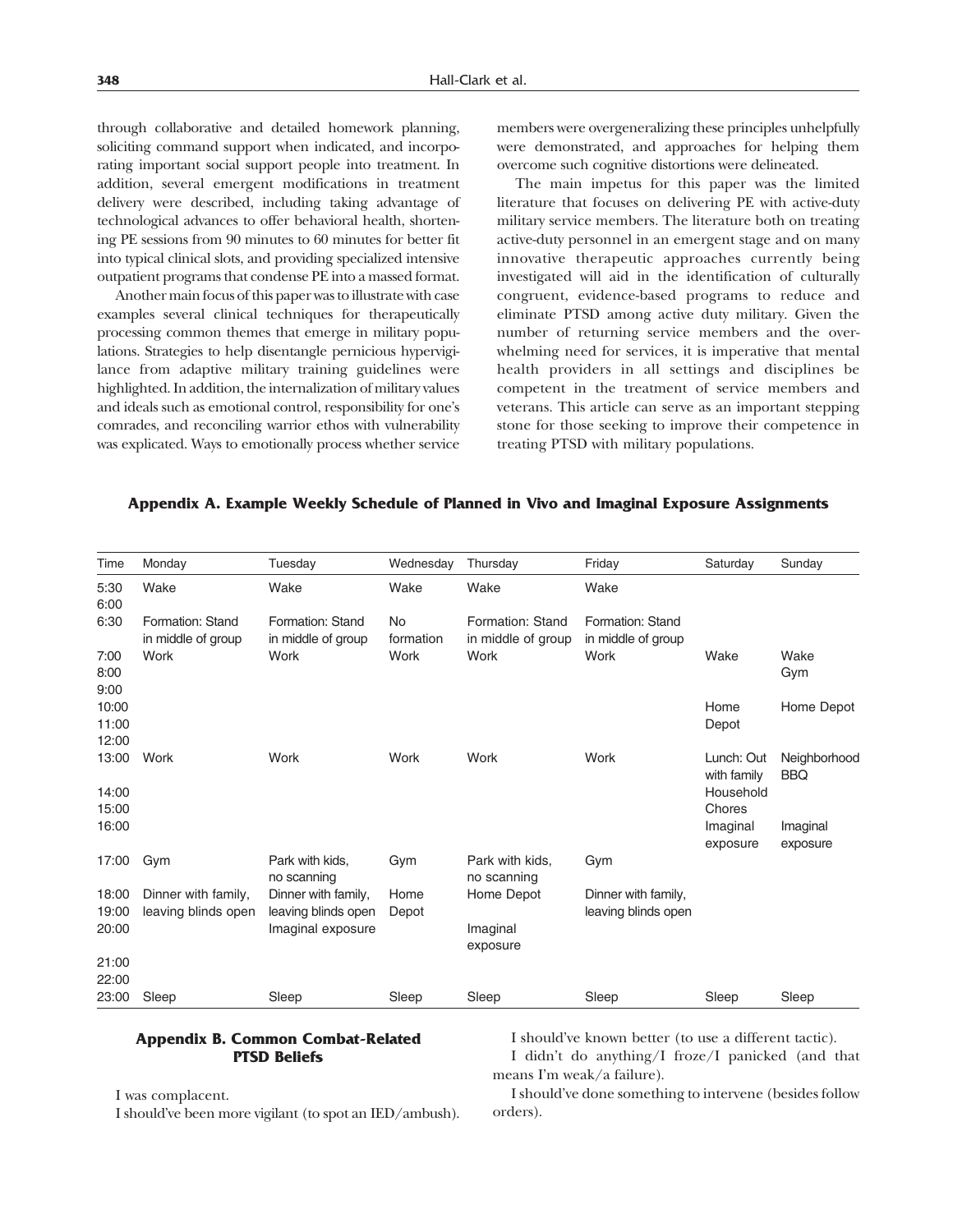<span id="page-14-0"></span>The world is a dangerous place – I just didn't know before I deployed.

I'd rather be safe than sorry.

Safety should be the only priority.

I can't trust anyone.

Our leadership didn't care about us.

I was responsible for them (those who got hurt/killed) – period.

I failed them (my unit or subordinates).

I'm to blame.

The insurgents aren't to blame; they were just doing their job.

I can't accept this.

If I accept this, it means I approve of it.

If I accept this (or recover), I'll dishonor/forget my friends who died.

I deserve to be punished and feel bad.

It should've been me who died.

Others had it so much worse. I have no right to be bothered by this.

### References

- Bisson, J. I., Ehlers, A., Matthews, R., Pilling, S., Richards, D., & Turner, S. (2007). Psychological treatments for chronic post-traumatic stress disorder: Systematic review and meta-analysis. British Journal of Psychiatry, 190, 97–104. https://doi.org[/10.1192/bjp.bp.106.021402](https://doi.org/10.1192/bjp.bp.106.021402)
- Blount, T. H., Cigrang, J. A., Foa, E. B., Ford, H. L., & Peterson, A. L. (2014). Intensive outpatient prolonged exposure for combatrelated PTSD: A case study. Cognitive and Behavioral Practice, 21, 89–96. https://doi.org[/10.1016/j.cbpra.2013.05.004](https://doi.org/10.1016/j.cbpra.2013.05.004)
- Cigrang, J. A., Peterson, A. L., & Schobitz, R. P. (2005). Three American troops in Iraq: Evaluation of a brief exposure therapy treatment for the secondary prevention of combat-related PTSD. Pragmatic Case Studies in Psychotherapy, 1(2). https://doi.org/[10.14713/pcsp.](https://doi.org/10.14713/pcsp.v1i2.857) [v1i2.857](https://doi.org/10.14713/pcsp.v1i2.857)
- Cigrang, J. A., Rauch, S. A. M., Avila, L. L., Bryan, C. J., Goodie, J. L., Hryshko-Mullen, A., . . . the STRONG STAR Consortium (2011). Treatment of active-duty military with PTSD in primary care: Early findings. Psychological Services, 8, 104–113. https://doi.org/ [10.1037/a0022740](https://doi.org/10.1037/a0022740)
- Cigrang, J. A., Rauch, S. A. M., Mintz, J., Brundige, A., Avila, L. L., Bryan, C. J., Goodie, J. L., . . . the STRONG STAR Consortium (2015). Treatment of active duty military with PTSD in primary care: A follow-up report. Journal of Anxiety Disorders, 36, 110–114. https://doi.org[/10.1016/j.janxdis.2015.10.003](https://doi.org/10.1016/j.janxdis.2015.10.003)
- Cigrang, J. A., Rauch, S. A., Mintz, J., Brundige, A. R., Mitchell, J. A., Najera, E., . . . Peterson, A. L., for the STRONG STAR Consortium (2017). Moving effective treatment for posttraumatic stress disorder to primary care: A randomized controlled trial with active duty military. Family, Systems, and Health, 35, 450–462. https://doi.org/ [10.1037/fsh0000315](https://doi.org/10.1037/fsh0000315)
- Cuijpers, P., Huibers, M., Ebert, D., Koole, S., & Andersson, G. (2013). How much therapy is needed to treat depression? A metaregression analysis. Journal of Affective Disorders, 149, 1–13. https://doi.org/ [10.1016/j.jad.2013.02.030](https://doi.org/10.1016/j.jad.2013.02.030)
- Fina, B., Wright, E. C., Lichner, T. K., Borah, A., Foa, E. B., & for the STRONG STAR Consortium (2014). Common challenges in conducting prolonged exposure therapy with active duty service members: Case discussion and strategies for intervention. Social Work in Mental Health, 12, 482–499. https://doi.org/[10.1080/](https://doi.org/10.1080/15332985.2014.903885) [15332985.2014.903885](https://doi.org/10.1080/15332985.2014.903885).
- Foa, E. B., Hembree, E. A., & Rothbaum, B. O. (2007). Prolonged exposure therapy for PTSD: Emotional processing of traumatic experiences:

Therapist guide. New York, NY: Oxford University Press. https:// doi.org/[10.1093/med:psych/9780195308501.001.0001](https://doi.org/10.1093/med:psych/9780195308501.001.0001)

- Foa, E. B., & Kozak, M. J. (1986). Emotional processing of fear: Exposure to corrective information. Psychological Bulletin, 99, 20–35. https://doi.org[/10.1037/0033-2909.99.1.20](https://doi.org/10.1037/0033-2909.99.1.20)
- Foa, E. B., McLean, C., Zang, Y., Rosenfield, D., Yadin, E., Yarvis, J. S., . . . Peterson, A. L., for the STRONG STAR Consortium. (2018). Effect of Prolonged Exposure Therapy Delivered Over 2 Weeks vs 8 Weeks vs Present-Centered Therapy on PTSD Symptom Severity in Military Personnel. Journal of the American Medical Association, 319(4), 354–364. https://doi.org/[10.1001/jama.2017.21242](https://doi.org/10.1001/jama.2017.21242)
- Gros, D. F., Price, M., Yuen, E. K., & Acierno, R. (2013). Predictors of completion of exposure therapy in OEF/OIF veterans with posttraumatic stress disorder. Depression and Anxiety, 30, 1107–1113. https://doi.org/[10.1002/da.22207](https://doi.org/10.1002/da.22207)
- Hoge, C. W., Riviere, L. A., Wilk, J. E., Herrell, R. K., & Weathers, F. W. (2014). The prevalence of post-traumatic stress disorder (PTSD) in US combat soldiers: A head-to-head comparison of DSM-5 versus DSM-IV-TR symptom criteria with the PTSD Checklist. The Lancet Psychiatry, 1, 269–277. https://doi.org[/10.1016/S2215-0366](https://doi.org/10.1016/S2215-0366(14)70235-4) [\(14\)70235-4](https://doi.org/10.1016/S2215-0366(14)70235-4)
- Institute of Medicine. (2008). Treatment of posttraumatic stress disorder: An assessment of the evidence. Washington, DC: The National Academies Press. https://doi.org[/10.17226/11955](https://doi.org/10.17226/11955)
- Kruse, C. S., Atkins, J. M., Baker, T. D., Gonzales, E. N., Paul, J. L., & Brooks, M. (2018). Factors influencing the adoption of telemedicine for treatment of military veterans with post-traumatic stress disorder. Journal of Rehabilitation Medicine, 50, 385–392. https://doi.org/ [10.2340/16501977-2302](https://doi.org/10.2340/16501977-2302)
- Landers, C. (2017). Addressing behavioral health impacts. Military Review, 97(2), 38–45. Retrieved from [https://www.armyupress.army.mil/](https://www.armyupress.army.mil/Portals/7/military-review/Archives/English/MilitaryReview_2017430_art009.pdf) [Portals/7/military-review/Archives/English/MilitaryReview\\_](https://www.armyupress.army.mil/Portals/7/military-review/Archives/English/MilitaryReview_2017430_art009.pdf) [2017430\\_art009.pdf](https://www.armyupress.army.mil/Portals/7/military-review/Archives/English/MilitaryReview_2017430_art009.pdf)
- Litz, B. T. (2014). Clinical heuristics and strategies for service members and veterans with war-related PTSD. Psychoanalytic Psychology, 31(2), 192–205. https://doi.org/[10.1037/a0036372](https://doi.org/10.1037/a0036372)
- Litz, B. T., Stein, N., Delaney, E., Lebowitz, L., Nash, W. P., Silva, C., & Maguen, S. (2009). Moral injury and moral repair in war veterans: A preliminary model and intervention strategy. Clinical Psychology Review, 29(8), 695–706. https://doi.org[/10.1016/j.cpr.2009.07.003](https://doi.org/10.1016/j.cpr.2009.07.003)
- McLean, C. P., Rauch, S. A. M., Foa, E. B., Sripada, R. K., Tannahill, H. S., Mintz, J., . . . Peterson, A. L. for the STRONG STAR Consortium and the Consortium to Alleviate PTSD (2018). Design of a randomized controlled trial examining the efficacy and biological mechanisms of web-prolonged exposure and present-centered therapy for PTSD among active-duty military personnel and veterans. Contemporary Clinical Trials, 64, 41–48. https://doi.org/[10.1016/j.cct.2017.11.008](https://doi.org/10.1016/j.cct.2017.11.008)
- Meyer, E. G., McCarroll, J. E., & Ursano, R. J. (2017). U.S. Army culture: An introduction for behavioral health researchers.Bethesda, MD: Center for the Study of Traumatic Stress. Retrieved from [https://](https://www.cstsonline.org/assets/media/documents/US%20Army%20Culture%20for%20Researchers%20(2017).pdf) [www.cstsonline.org/assets/media/documents/US%20Army%](https://www.cstsonline.org/assets/media/documents/US%20Army%20Culture%20for%20Researchers%20(2017).pdf) [20Culture%20for%20Researchers%20\(2017\).pdf](https://www.cstsonline.org/assets/media/documents/US%20Army%20Culture%20for%20Researchers%20(2017).pdf)
- Nacasch, N., Huppert, J. D., Su, Y., Kivity, Y., Dinshtein, Y., Yeh, R., & Foa, E. B. (2015). Are 60-minute prolonged exposure sessions with 20-minute imaginal exposure to traumatic memories sufficient to successfully treat PTSD? A randomized noninferiority clinical trial. Behavior Therapy, 46, 328–341. https://doi.org/[10.1016/j.](https://doi.org/10.1016/j.beth.2014.12.002) [beth.2014.12.002](https://doi.org/10.1016/j.beth.2014.12.002)
- Pelton, D., Wangelin, B., & Tuerk, P. (2015). Utilizing telehealth to support treatment of acute stress disorder in a theater of war: Prolonged exposure via clinical videoconferencing. Telemedicine  $\mathcal{F}$ E-Health, 21, 382–387. https://doi.org/[10.1089/tmj.2014.0111](https://doi.org/10.1089/tmj.2014.0111)
- Peterson, A. L., Foa, E. B., & Riggs, D. S. (2011). Prolonged exposure therapy for combat-related PTSD. In B. A. Moore & W. Penk (Eds.), Treating PTSD in military personnel: A clinical handbook (pp. 42–58). New York, NY: Guilford.
- Peterson, A. L., Luethcke, C. A., Borah, E. V., Borah, A. M., & Young-McCaughan, S. (2011). Assessment and treatment of combat-related PTSD in returning war veterans. Journal of Clinical Psychology in Medical Settings, 18, 164–175. https://doi.org[/10.1007/s10880-011-9238-3](https://doi.org/10.1007/s10880-011-9238-3)
- Powers, M. B., Halpern, J. M., Ferenschak, M. P., Gillihan, S. J., & Foa, E. B. (2010). A meta-analytic review of prolonged exposure for